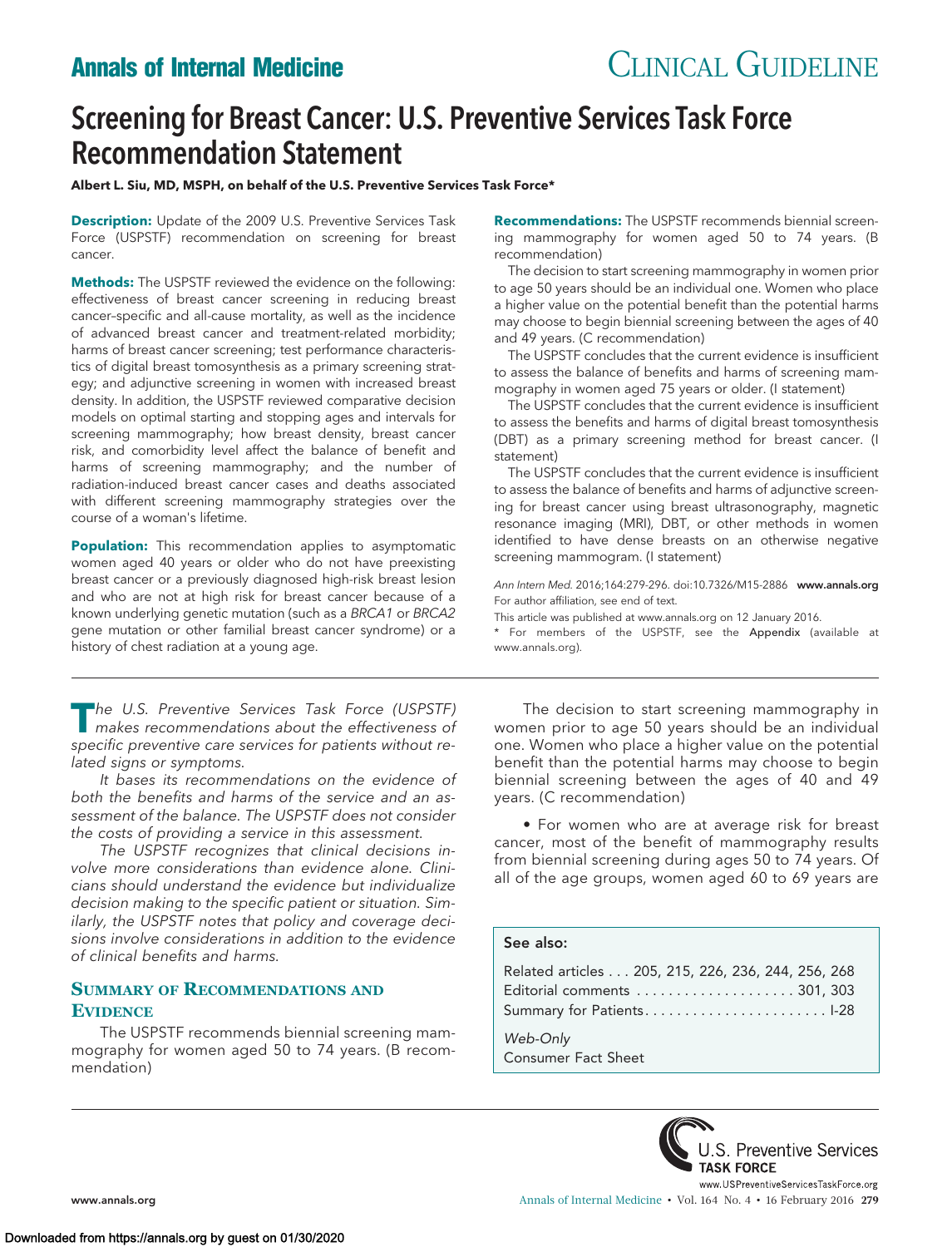most likely to avoid breast cancer death through mammography screening. While screening mammography in women aged 40 to 49 years may reduce the risk for breast cancer death, the number of deaths averted is smaller than that in older women and the number of false-positive results and unnecessary biopsies is larger. The balance of benefits and harms is likely to improve as women move from their early to late 40s.

 $\bullet$  In addition to false-positive results and unnecessary biopsies, all women undergoing regular screening mammography are at risk for the diagnosis and treatment of noninvasive and invasive breast cancer that would otherwise not have become a threat to their health, or even apparent, during their lifetime (known as "overdiagnosis"). Beginning mammography screening at a younger age and screening more frequently may increase the risk for overdiagnosis and subsequent overtreatment.

. Women with a parent, sibling, or child with breast cancer are at higher risk for breast cancer and thus may benefit more than average-risk women from beginning screening in their 40s.

Go to the Clinical Considerations section for information on implementation of the C recommendation.

The USPSTF concludes that the current evidence is insufficient to assess the balance of benefits and harms of screening mammography in women aged 75 years or older. (I statement)

The USPSTF concludes that the current evidence is insufficient to assess the benefits and harms of digital breast tomosynthesis (DBT) as a primary screening method for breast cancer. (I statement)

The USPSTF concludes that the current evidence is insufficient to assess the balance of benefits and harms of adjunctive screening for breast cancer using breast ultrasonography, magnetic resonance imaging (MRI), DBT, or other methods in women identified to have dense breasts on an otherwise negative screening mammogram. (I statement)

These recommendations apply to asymptomatic women aged 40 years or older who do not have preexisting breast cancer or a previously diagnosed highrisk breast lesion and who are not at high risk for breast cancer because of a known underlying genetic mutation (such as a BRCA1 or BRCA2 gene mutation or other familial breast cancer syndrome) or a history of chest radiation at a young age.

See Figure 1 for a summary of the recommendation and suggestions for clinical practice.

Appendix Table 1 describes the USPSTF grades, and Appendix Table 2 describes the USPSTF classification of levels of certainty about net benefit (both tables are available at www.annals.org).

### **RATIONALE**

#### **Importance**

Breast cancer is the second-leading cause of cancer death among women in the United States. In 2015, an estimated 232 000 women were diagnosed with the

**280** Annals of Internal Medicine • Vol. 164 No. 4 • 16 February 2016 www.annals.org

disease and 40 000 women died of it. It is most frequently diagnosed among women aged 55 to 64 years, and the median age of death from breast cancer is 68 years (1).

### **Benefit and Harms of Screening and Early Treatment**

The USPSTF found adequate evidence that mammography screening reduces breast cancer mortality in women aged 40 to 74 years. The number of breast cancer deaths averted increases with age; women aged 40 to 49 years benefit the least and women aged 60 to 69 years benefit the most. Age is the most important risk factor for breast cancer, and the increased benefit observed with age is at least partly due to the increase in risk. Women aged 40 to 49 years who have a firstdegree relative with breast cancer have a risk for breast cancer similar to that of women aged 50 to 59 years without a family history. Direct evidence about the benefits of screening mammography in women aged 75 years or older is lacking.

The USPSTF found adequate evidence that screening for breast cancer with mammography results in harms for women aged 40 to 74 years. The most important harm is the diagnosis and treatment of noninvasive and invasive breast cancer that would otherwise not have become a threat to a woman's health, or even apparent, during her lifetime (that is, overdiagnosis and overtreatment). False-positive results are common and lead to unnecessary and sometimes invasive follow-up testing, with the potential for psychological harms (such as anxiety). False-negative results (that is, missed cancer) also occur and may provide false reassurance. Radiation-induced breast cancer and resulting death can also occur, although the number of both of these events is predicted to be low.

The USPSTF found inadequate evidence on the benefits and harms of DBT as a primary screening method for breast cancer. Similarly, the USPSTF found inadequate evidence on the benefits and harms of adjunctive screening for breast cancer using breast ultrasonography, MRI, DBT, or other methods in women identified to have dense breasts on an otherwise negative screening mammogram. In both cases, while there is some information about the accuracy of these methods, there is no information on the effects of their use on health outcomes, such as breast cancer incidence, mortality, or overdiagnosis rates.

### **USPSTF Assessment**

The USPSTF concludes with moderate certainty that the net benefit of screening mammography in women aged 50 to 74 years is moderate.

The USPSTF concludes with moderate certainty that the net benefit of screening mammography in the general population of women aged 40 to 49 years, while positive, is small.

The USPSTF concludes that the evidence on mammography screening in women age 75 years and older is insufficient, and the balance of benefits and harms cannot be determined.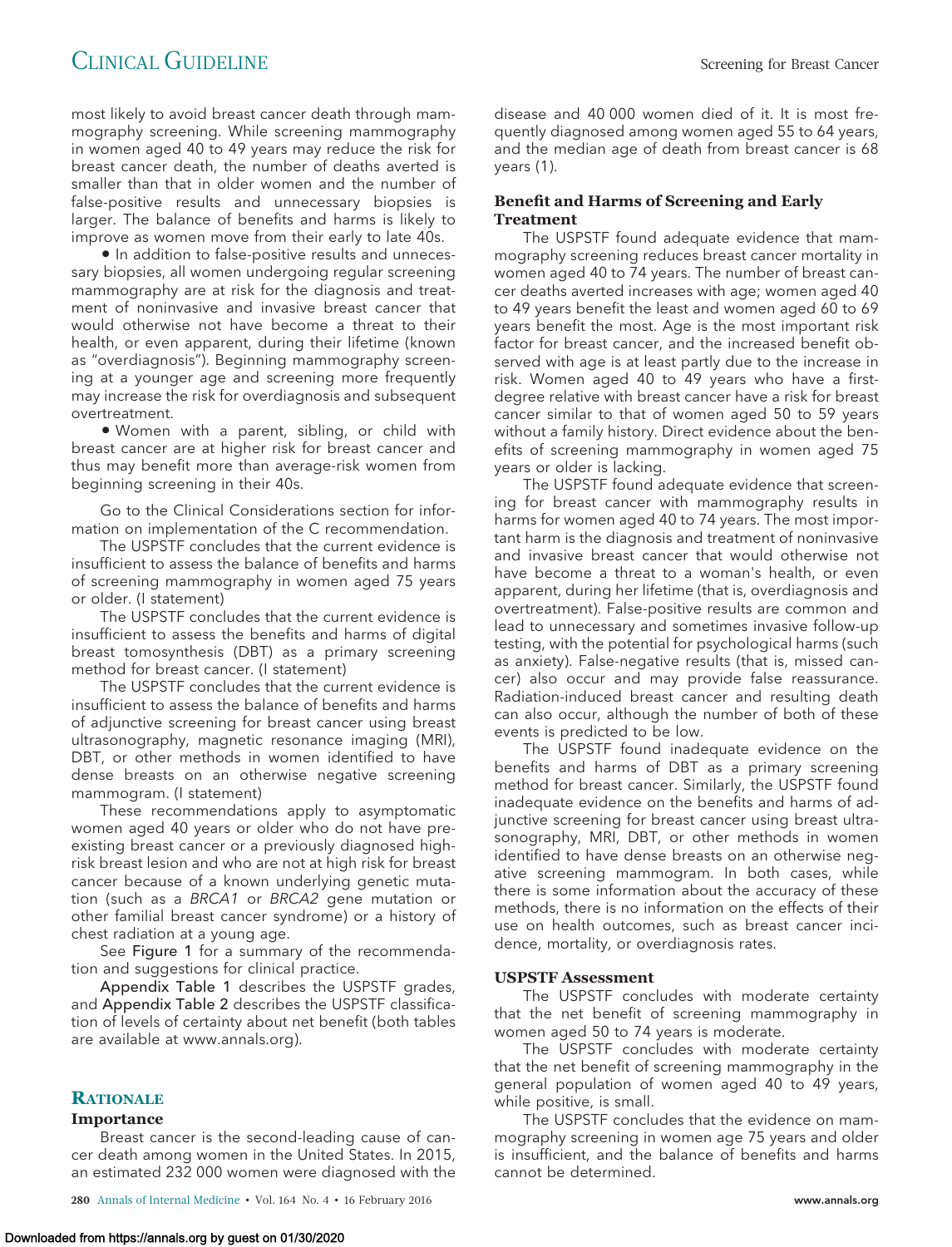*Figure 1.* Screening for breast cancer: clinical summary.

## **Annals of Internal Medicine**



www.USPreventiveServicesTaskForce.org

**Primary Screening for Breast Cancer With Conventional Mammography**

| Population                                                       | Women aged 40 to 49 y                                                                                                                                                                                                                                                                                                                                                                                                                                                                                       | Women aged 50 to 74 y                                                                | Women aged $\geq 75$ y                                                                                                                                                                                                                                                                                                                                                                         |
|------------------------------------------------------------------|-------------------------------------------------------------------------------------------------------------------------------------------------------------------------------------------------------------------------------------------------------------------------------------------------------------------------------------------------------------------------------------------------------------------------------------------------------------------------------------------------------------|--------------------------------------------------------------------------------------|------------------------------------------------------------------------------------------------------------------------------------------------------------------------------------------------------------------------------------------------------------------------------------------------------------------------------------------------------------------------------------------------|
| Recommendation                                                   | The decision to start screening should be<br>an individual one.<br>Grade: C                                                                                                                                                                                                                                                                                                                                                                                                                                 | Screen every 2 years.<br>Grade: B                                                    | No recommendation.<br>Grade: I statement<br>(insufficient evidence)                                                                                                                                                                                                                                                                                                                            |
|                                                                  |                                                                                                                                                                                                                                                                                                                                                                                                                                                                                                             |                                                                                      |                                                                                                                                                                                                                                                                                                                                                                                                |
| <b>Risk Assessment</b>                                           |                                                                                                                                                                                                                                                                                                                                                                                                                                                                                                             | Increasing age is the most important risk factor for most women.                     | These recommendations apply to asymptomatic women aged ≥40 y who do not have preexisting breast cancer or a previously<br>diagnosed high-risk breast lesion and who are not at high risk for breast cancer because of a known underlying genetic mutation<br>(such as a BRCA1 or BRCA2 gene mutation or other familial breast cancer syndrome) or a history of chest radiation at a young age. |
| <b>Screening Tests</b>                                           | Conventional digital mammography has essentially replaced film mammography as the primary method for breast cancer screening<br>in the United States. Conventional digital screening mammography has about the same diagnostic accuracy as film overall, although<br>digital screening seems to have comparatively higher sensitivity but the same or lower specificity in women age <50 y.                                                                                                                 |                                                                                      |                                                                                                                                                                                                                                                                                                                                                                                                |
| Starting and<br><b>Stopping Ages</b>                             | For women who are at average risk for breast cancer, most of the benefit of mammography results from biennial screening during<br>ages 50 to 74 y. While screening mammography in women aged 40 to 49 y may reduce the risk for breast cancer death, the<br>number of deaths averted is smaller than that in older women and the number of false-positive results and unnecessary biopsies is<br>larger. The balance of benefits and harms is likely to improve as women move from their early to late 40s. |                                                                                      |                                                                                                                                                                                                                                                                                                                                                                                                |
| Screening Interval                                               | For most women, biennial mammography screening provides the best overall balance of benefit and harms.                                                                                                                                                                                                                                                                                                                                                                                                      |                                                                                      |                                                                                                                                                                                                                                                                                                                                                                                                |
| <b>Balance of Benefits</b><br>and Harms                          | The net benefit of screening mammography<br>in women aged 40 to 49 y, while positive, is<br>small.                                                                                                                                                                                                                                                                                                                                                                                                          | The net benefit of screening<br>mammography in women aged 50<br>to 74 y is moderate. | Evidence on mammography screening in<br>women aged ≥75 y is insufficient, and the<br>balance of benefits and harms cannot be<br>determined.                                                                                                                                                                                                                                                    |
| <b>Other Relevant</b><br><b>USPSTF</b><br><b>Recommendations</b> | The USPSTF has made recommendations about the use of medications to reduce women's risk for breast cancer, as well as risk<br>assessment, genetic counseling, and genetic testing for BRCA1- or BRCA2-related cancer (including breast cancer). These<br>recommendations are available on the USPSTF Web site (www.uspreventiveservicestaskforce.org).                                                                                                                                                      |                                                                                      |                                                                                                                                                                                                                                                                                                                                                                                                |

**Screening for Breast Cancer With Methods Other Than Conventional Mammography**

| <b>Screening Method</b> | Primary screening with DBT                                          | Adjunctive screening with breast ultrasonography, MRI, DBT,<br>or other methods in women who have dense breasts |
|-------------------------|---------------------------------------------------------------------|-----------------------------------------------------------------------------------------------------------------|
| Recommendation          | No recommendation.<br>Grade: I statement<br>(insufficient evidence) | No recommendation.<br>Grade: I statement<br>(insufficient evidence)                                             |

| <b>Benefits</b>                         | From the limited data available, DBT seems to reduce recall<br>rates (i.e., follow-up for additional imaging or testing) and<br>increase cancer detection rates compared with conventional<br>digital mammography alone.                                                                                                               | Limited data suggests that ultrasonography or MRI will detect<br>additional breast cancer in women who have dense breasts.<br>DBT also detects additional breast cancer in the short term. |
|-----------------------------------------|----------------------------------------------------------------------------------------------------------------------------------------------------------------------------------------------------------------------------------------------------------------------------------------------------------------------------------------|--------------------------------------------------------------------------------------------------------------------------------------------------------------------------------------------|
| <b>Harms</b>                            | As currently practiced in most settings, DBT exposes women to<br>about twice the amount of radiation as conventional digital<br>mammography. Current study designs cannot determine the<br>degree to which the additional cases of cancer detected would<br>have become clinically significant (i.e., the degree of<br>overdiagnosis). | Most positive adjunctive breast cancer screening test results<br>are false positive.                                                                                                       |
| <b>Balance of Benefits</b><br>and Harms | Evidence is insufficient, and the balance of benefits and harms<br>cannot be determined.                                                                                                                                                                                                                                               | Evidence is insufficient, and the balance of benefits and harms<br>cannot be determined.                                                                                                   |

**For a summary of the evidence systematically reviewed in making this recommendation, the full recommendation statement, and supporting documents, please go to www.uspreventiveservicestaskforce.org.**

The USPSTF concludes that the evidence on DBT as a primary screening method for breast cancer is insufficient, and the balance of benefits and harms cannot be determined.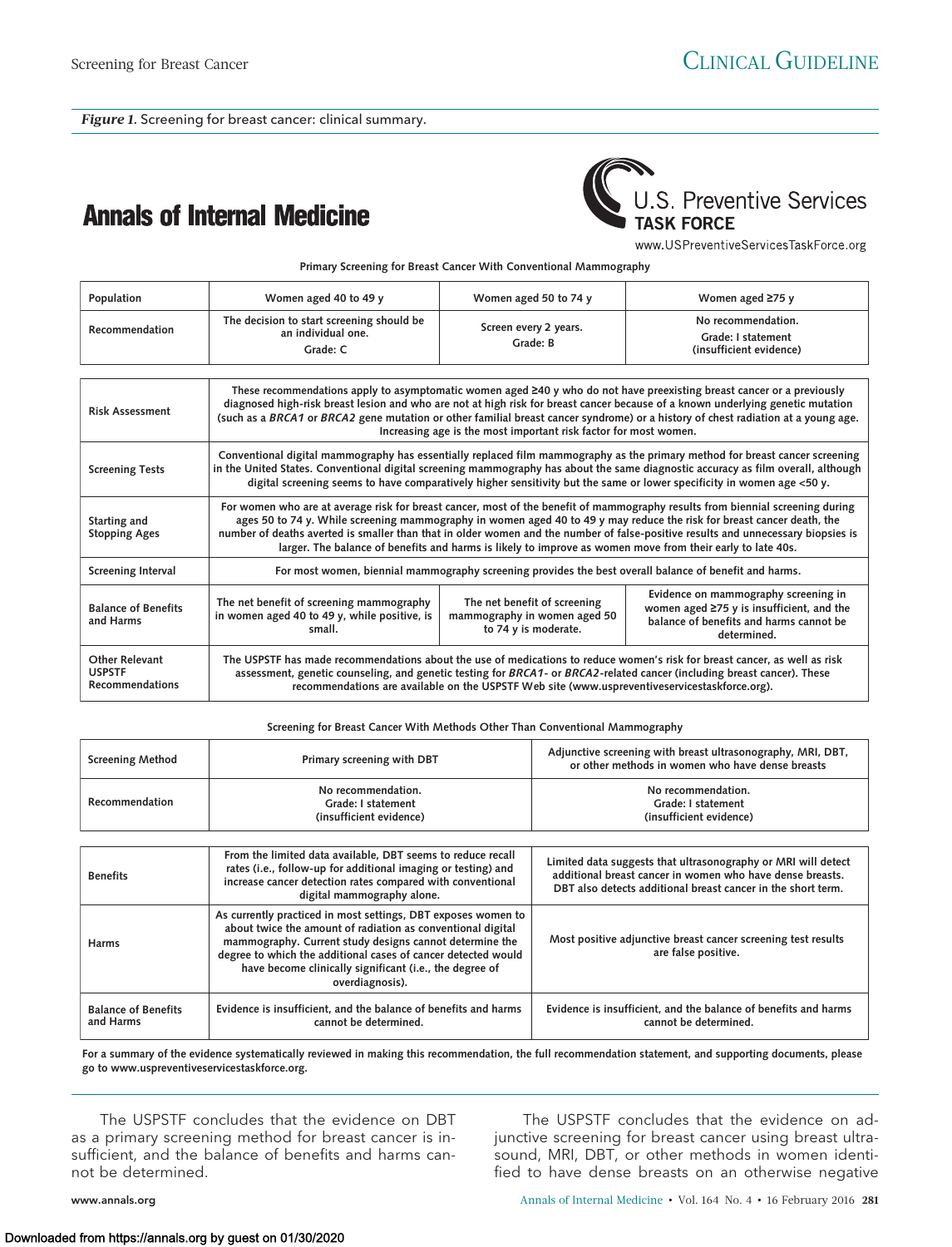*Table 1.* Breast Cancer Deaths Avoided (95% CI) per 10 000 Women Screened by Repeat Screening Mammography Over 10 Years: Data From Randomized, Controlled Trials\*

| Variable                     | Ages 40-49 y                         | Ages 50-59 y | Ages 60-69 y | Ages 70-74 y |
|------------------------------|--------------------------------------|--------------|--------------|--------------|
| Breast cancer deaths avoided | $3(0-9)$                             | $8(2-17)$    | 21 (11–32)   | 13 (0–32)    |
|                              | the state of the control of the con- |              |              |              |

\* All women did not have 100% adherence to all rounds of screening offered in the randomized, controlled trials.

screening mammogram is insufficient, and the balance of benefits and harms cannot be determined.

### **CLINICAL CONSIDERATIONS**

### **Benefit of Screening**

The results of the meta-analysis of clinical trials from the systematic evidence review commissioned by the USPSTF are summarized in Table 1. Over a 10-year period, screening 10 000 women aged 60 to 69 years will result in 21 (95% CI, 11 to 32) fewer breast cancer deaths. The benefit is smaller in younger women: Screening 10 000 women aged 50 to 59 years will result in 8 (CI, 2 to 17) fewer breast cancer deaths, and screening 10 000 women aged 40 to 49 years will result in 3 (CI, 0 to 9) fewer breast cancer deaths (2, 3). Most of these trials began enrollment more than 30 years ago, and these estimates may not reflect the current likelihood of avoiding a breast cancer death with contemporary screening mammography technology. Mammography imaging has since improved, which may result in more tumors being detected at a curable stage today than at the time of these trials. However, breast cancer treatments have also improved, and as treatment improves, the advantage of earlier detection decreases, so that some of the women who died of breast cancer in the nonscreened groups in these trials would survive today.

### **Harms of Screening**

The most important harm of screening is the detection and treatment of invasive and noninvasive cancer that would never have been detected, or threaten health, in the absence of screening (overdiagnosis and overtreatment). Existing science does not allow for the ability to determine precisely what proportion of cancer diagnosed by mammography today reflects overdiagnosis, and estimates vary widely depending on the data source and method of calculation used (2, 4). In the United States, the rate of diagnosis of invasive plus noninvasive breast cancer increased by 50% during the era of mammography screening (Figure 2) (5). It is not possible to know with certainty what proportion of that increase is due to overdiagnosis and what proportion reflects other reasons for a rising incidence. If overdiagnosis is the only explanation for the increase, 1 in 3 women diagnosed with breast cancer today is being treated for cancer that would never have been discovered or caused her health problems in the absence of screening. The best estimates from randomized, controlled trials (RCTs) evaluating the effect of mammography screening on breast cancer mortality suggest that 1 in 5 women diagnosed with breast cancer over approximately 10 years will be overdiagnosed (6). Modeling

**282** Annals of Internal Medicine • Vol. 164 No. 4 • 16 February 2016 www.annals.org

studies conducted in support of this recommendation by the Cancer Intervention and Surveillance Modeling Network (CISNET) provide a range of estimates that reflect different underlying assumptions; the median estimate is that 1 in 8 women diagnosed with breast cancer with biennial screening from ages 50 to 75 years will be overdiagnosed. The rate increases with an earlier start age or with annual mammography (7, 8). Even with the conservative estimate of 1 in 8 breast cancer cases being overdiagnosed, for every woman who avoids a death from breast cancer through screening, 2 to 3 women will be treated unnecessarily.

The other principal harms of screening are falsepositive results, which require further imaging and often breast biopsy, and false-negative results. Table 2 summarizes the rates of these harms per screening round using registry data for digital mammography from the Breast Cancer Surveillance Consortium (BCSC), a collaborative network of 5 mammography registries and 2 affiliated sites with linkages to tumor registries across the United States (2, 9). (Note that Table 2 describes a different time horizon than Table 1 [per screening round rather than per decade].)

### **When to Start Screening**

Clinical trials, observational studies, and modeling studies all demonstrate that the likelihood of avoiding a breast cancer death with regular screening mammography increases with age, and this increase in benefit likely occurs gradually rather than abruptly at any particular age. In contrast, the harms of screening mammography either remain constant or decrease with age. For example, about the same number of breast biopsies are performed as a result of screening mammography in women aged 40 to 49 years as in those aged 60 to 69 years, but many more of these biopsies will result in a diagnosis of invasive cancer in the older age group. Thus, the balance of benefit and harms improves with age (Table 3).

The USPSTF concludes that while there are harms of mammography, the benefit of screening mammography outweighs the harms by at least a moderate amount from age 50 to 74 years and is greatest for women in their 60s. For women in their 40s, the number who benefit from starting regular screening mammography is smaller and the number experiencing harm is larger compared with older women. For women in their 40s, the benefit still outweighs the harms, but to a smaller degree; this balance may therefore be more subject to individual values and preferences than it is in older women. Women in their 40s must weigh a very important but infrequent benefit (reduction in breast cancer deaths) against a group of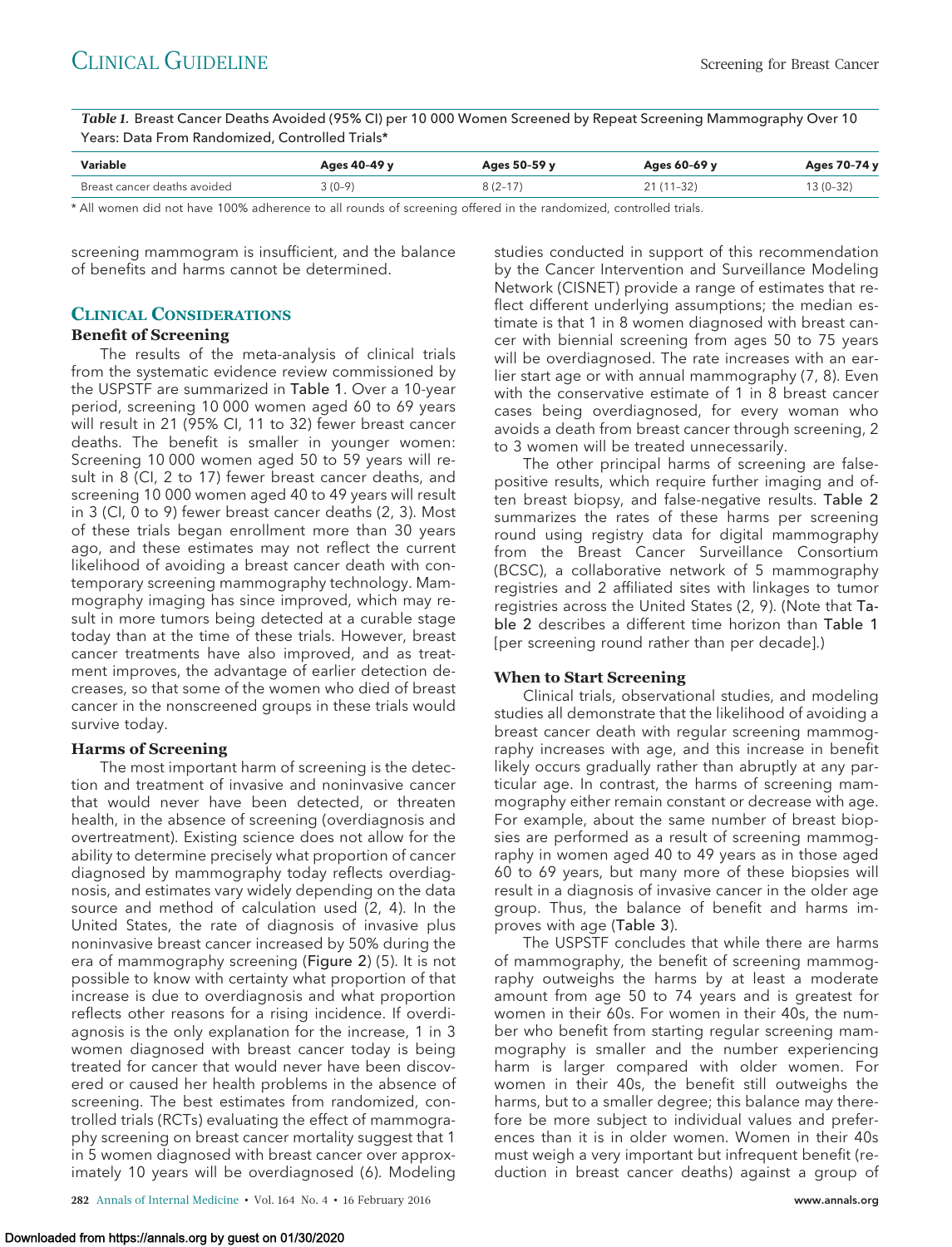### Screening for Breast Cancer CLINICAL GUIDELINE

meaningful and more common harms (overdiagnosis and overtreatment, unnecessary and sometimes invasive follow-up testing and psychological harms associated with false-positive test results, and false reassurance from false-negative test results). Women who value the possible benefit of screening mammography more than they value avoiding its harms can make an informed decision to begin screening.

Neither clinical trials nor models can precisely predict the potential benefits and harms that an individual woman can expect from beginning screening at age 40 rather than 50 years, as these data represent population effects. However, model results may be the easiest way for women to visualize the relative tradeoffs of beginning screening at age 40 versus 50 years. CISNET conducted modeling studies to predict the lifetime benefits and harms of screening with contemporary digital mammography at different starting and stopping ages and screening intervals. The models varied their assumptions about the natural history of invasive and noninvasive breast cancer and the effect of detection by digital mammography on survival. The models

assumed the ideal circumstances of perfect adherence to screening and current best practices for therapy across the life span. Table 3 compares the median and range across the models for predicted lifetime benefits and harms of screening biennially from ages 50 to 74 years with screening biennially from ages 40 to 74 years. (Note that Table 3 differs from Tables 1 and 2 in terms of population metrics [per 1000 vs. 10 000 women] and time horizon considered [lifetime vs. 10 year or single event].)

It is, however, a false dichotomy to assume that the only options are to begin screening at age 40 or to wait until age 50 years. As women advance through their 40s, the incidence of breast cancer rises. The balance of benefit and harms may also shift accordingly over this decade, such that women in the latter half of the decade likely have a more favorable balance than women in the first half. Indeed, the CISNET models suggest that most of the benefit of screening women aged 40 to 49 years would be realized by starting screening at age 45 (7, 8).

*Figure 2.* Trends in invasive and noninvasive breast cancer incidence and mortality since the widespread introduction of screening mammography in the United States.



The figure depicts changes in age-adjusted invasive and combined invasive and noninvasive breast cancer incidence and mortality rates in the United States from 1975 through 2011. The baseline breast cancer incidence rate was 105 to 111 cases per 100 000 women (depending on whether one considers invasive disease or invasive plus noninvasive disease together). With the widespread diffusion of mammography screening, this rate increased to 165 cases of noninvasive plus invasive disease per 100 000 women in 2011 (an excess of 54 to 60 cases per 100 000 women, or about a 50% increase). Breast cancer mortality rates have declined at a slower rate, from 31 to 22 cases (or a reduction of 9 deaths) per 100 000 women over the same time period. Based on data from the National Cancer Institute's Surveillance, Epidemiology, and End Results (SEER) Program (5).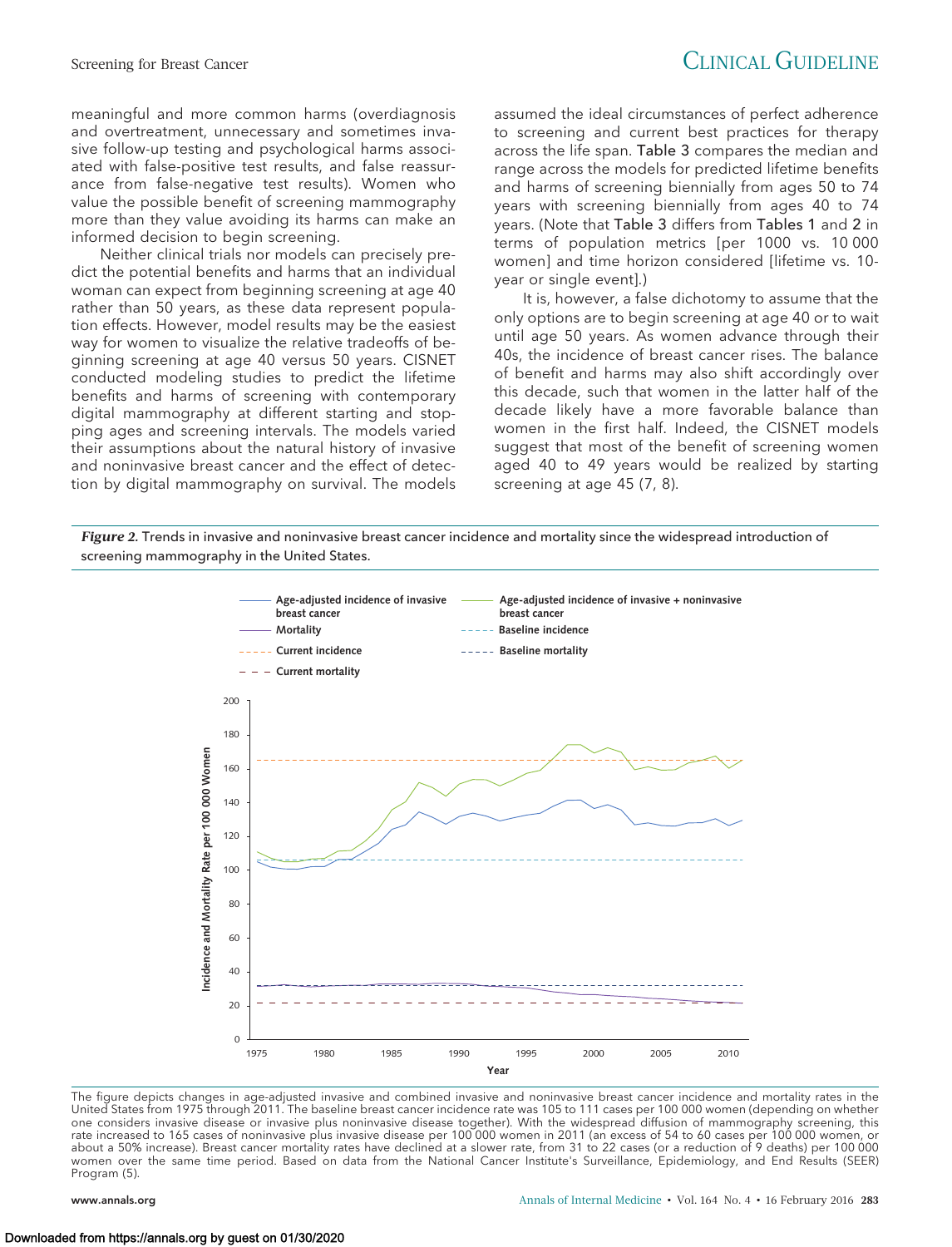*Table 2.* Harms of One-Time Mammography Screening per 10 000 Women Screened: Breast Cancer Surveillance Consortium Registry Data

| Variable                                        | Ages 40-49 y | Ages 50-59 y | Ages 60-69 y | Ages 70-74 y |
|-------------------------------------------------|--------------|--------------|--------------|--------------|
| False-positive test results (false alarms), n   | 1212         | 932          | 808          | 696          |
| Breast biopsies, n                              | 164          | 159          | 165          | 175          |
| False-negative test results (missed cancers), n | 10           |              |              |              |

### **Risk Factors That May Influence When to Start Screening**

Advancing age is the most important risk factor for breast cancer in most women, but epidemiologic data from the BCSC suggest that having a first-degree relative with breast cancer is associated with an approximately 2-fold increased risk for breast cancer in women aged 40 to 49 years (2, 9). Further, the CISNET models suggest that for women with about a 2-fold increased risk for breast cancer, starting annual digital screening at age 40 years results in a similar harm-to-benefit ratio (based on number of false-positive results or overdiagnosed cases per 1000 breast cancer deaths avoided) as beginning biennial digital screening at age 50 years in average-risk women (7, 8). This approach has not been formally tested in a clinical trial; therefore, there is no direct evidence that it would result in net benefit similar to that of women aged 50 to 74 years. However, given the increased burden of disease and potential likelihood of benefit, women aged 40 to 49 years who have a known first-degree relative (parent, child, or sibling) with breast cancer may consider initiating screening earlier than age 50 years. Many other risk factors have been associated with breast cancer in epidemiologic studies, but most of these relationships are weak or inconsistent and would not likely influence how women value the tradeoffs of the potential benefits and harms of screening. Risk calculators, such as the National Cancer Institute's Breast Cancer Risk Assessment Tool (available at www.cancer.gov/BCRISKTOOL), have good calibration between predicted and actual outcomes in groups of women but are not accurate at predicting an individual woman's risk for breast cancer (10).

### **How Often to Screen**

Once a woman has decided to begin screening, the next decision is how often to undergo screening. No clinical trials compared annual mammography with a longer interval in women of any age. In the random-

*Table 3.* Lifetime Benefits and Harms of Biennial Screening Mammography per 1000 Women Screened: Model Results Compared With No Screening\*

| <b>Variable</b>                | Ages<br>$40-74y$ | Ages<br>$50-74y$ |
|--------------------------------|------------------|------------------|
| Fewer breast cancer deaths, n  | $8(5-10)$        | $7(4-9)$         |
| Life-years gained              | 152 (99-195)     | 122 (75-154)     |
| False-positive test results, n | 1529 (1100-1976) | 953 (830-1325)   |
| Unnecessary breast biopsies, n | 213 (153-276)    | 146 (121-205)    |
| Overdiagnosed breast tumors, n | $21(12-38)$      | $19(11-34)$      |

\* Values reported are medians (ranges).

**284** Annals of Internal Medicine • Vol. 164 No. 4 • 16 February 2016 www.annals.org

ized trials that demonstrated the effectiveness of mammography in reducing breast cancer deaths in women aged 40 to 74 years, screening intervals ranged from 12 to 33 months (2, 3). There was no clear trend for greater benefit in trials of annual mammography, but other differences between the trials preclude certainty that no difference in benefit exists. Available observational evidence evaluating the effects of varying mammography intervals found no difference in the number of breast cancer deaths between women aged 50 years or older who were screened biennially versus annually (2, 3).

Regardless of the starting age for screening, the models consistently predict a small incremental increase in the number of breast cancer deaths averted when moving from biennial to annual mammography, but also a large increase in the number of harms (Table 4) (7, 8). The USPSTF concludes that for most women, biennial mammography screening provides the best overall balance of benefit and harms.

### **When to Consider Stopping Screening**

Clinical trial data for women aged 70 to 74 years are inconclusive. In its 2009 recommendation (11), the USPSTF extended the recommendation for screening mammography to age 74 years based on the extrapolation that much of the benefit seen in women aged 60 to 69 years should continue in this age range, and modeling done at the time supported this assumption. Current CISNET models suggest that women aged 70 to 74 years with moderate to severe comorbid conditions that negatively affect their life expectancy are unlikely to benefit from mammography (7, 8, 12). Moderate comorbid conditions include cardiovascular disease, paralysis, and diabetes. Severe comorbid conditions include (but are not limited to) AIDS, chronic obstructive pulmonary disease, liver disease, chronic renal failure, dementia, congestive heart failure, and combinations of moderate comorbid conditions, as well as myocardial infarction, ulcer, and rheumatologic disease (12).

### **Screening in Women Aged 75 Years or Older**

The USPSTF found insufficient evidence to assess the balance of benefits and harms of screening mammography in women aged 75 years or older. CISNET models suggest that biennial mammography screening may potentially continue to offer a net benefit after age 74 years among those with no or low comorbidity (7, 8), but no randomized trials of screening included women in this age group (2, 3).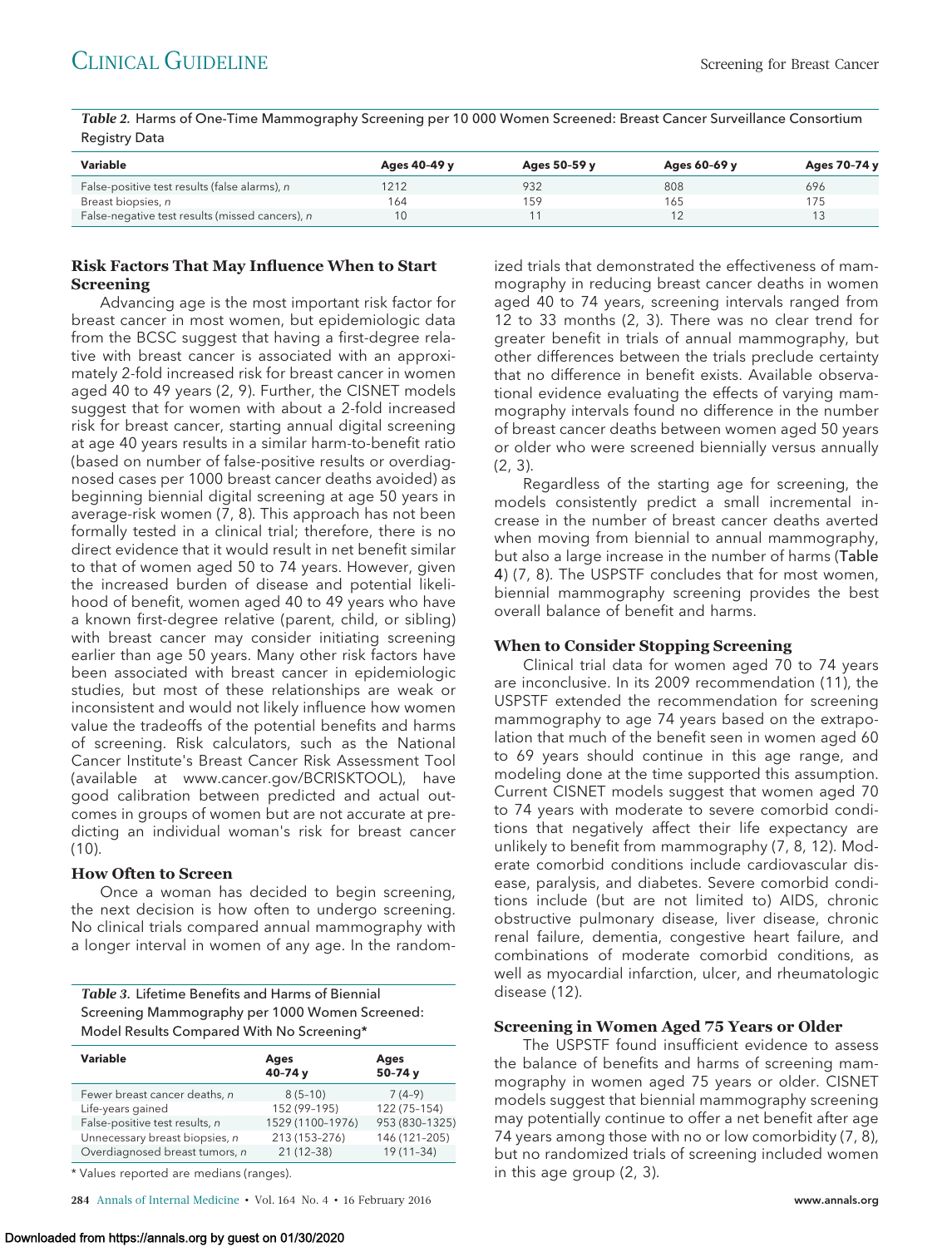### **DBT as a Primary Screening Strategy**

The USPSTF found insufficient evidence to assess the balance of benefits and harms of DBT as a primary screening method for breast cancer.

### *Background*

Evidence on DBT is limited; a single study on the test characteristics of DBT as a primary screening strategy for breast cancer met the inclusion criteria of the systematic evidence review (13).

### *Potential Benefits*

From the limited data available, DBT seems to reduce recall rates (that is, follow-up for additional imaging or testing) and increase cancer detection rates compared with conventional digital mammography alone (13). However, current study designs cannot determine whether all of the additional cases of cancer detected would have become clinically significant (that is, the degree of overdiagnosis) or whether there is an incremental clinical benefit to detecting these cancers earlier than with conventional digital mammography. In addition, no studies of DBT looked at clinical outcomes, such as breast cancer morbidity or mortality or quality of life (13).

### *Potential Harms*

As currently practiced in most settings, DBT exposes women to approximately twice the amount of radiation as conventional digital mammography (13). In 2013, the U.S. Food and Drug Administration approved a method to generate synthetic reconstruction of 2-dimensional images from 3-dimensional views, which reduces the total radiation dose associated with DBT. Although the extent to which this new software technology has been implemented in mammography screening centers is not precisely known, it is currently thought to be low. In women with abnormal findings, DBT may also increase the rate of breast biopsy compared with conventional digital mammography (13).

### **Primary and Adjunctive Screening in Women With Dense Breasts**

The USPSTF found insufficient evidence to assess the balance of benefits and harms of adjunctive screening for breast cancer using breast ultrasonography, MRI, DBT, or other methods in women identified to have dense breasts on an otherwise negative screening mammogram.

### *Epidemiology of Dense Breasts*

In the United States, the most commonly used classification system for breast density is the American College of Radiology's Breast Imaging Reporting and Data System (BI-RADS) 4-category scale ( $a =$  the breasts are almost entirely fatty;  $b =$  there are scattered areas of fibroglandular density;  $c =$  the breasts are heterogeneously dense, which may obscure small masses; or  $d =$  the breasts are extremely dense, which lowers the

*Table 4.* Lifetime Benefits and Harms of Annual Versus Biennial Screening Mammography per 1000 Women Screened: Model Results Compared With No Screening\*

| <b>Variable</b>                | Ages<br>50-74 y,<br>Annual<br><b>Screening</b> | Ages<br>$50-74y$<br><b>Biennial</b><br><b>Screening</b> |
|--------------------------------|------------------------------------------------|---------------------------------------------------------|
| Fewer breast cancer deaths, n  | $9(5-10)$                                      | $7(4-9)$                                                |
| Life-years gained              | 145 (104-180)                                  | 122 (75-154)                                            |
| False-positive test results, n | 1798 (1706-2445)                               | 953 (830-1325)                                          |
| Unnecessary breast biopsies, n | 228 (219-317)                                  | 146 (121-205)                                           |
| Overdiagnosed breast tumors, n | $25(12-68)$                                    | $19(11-34)$                                             |

\* Values reported are medians (ranges).

sensitivity of mammography). Data from the BCSC indicate that about 25 million women (about 43%) aged 40 to 74 years are classified as having heterogeneously or extremely dense breasts. The proportion of women with dense breasts is highest among those aged 40 to 49 years and decreases with age (14).

Increased breast density is a risk factor for breast cancer. Data from the BCSC indicate that, compared with women with average breast density, women aged 40 to 49 years with heterogeneously or extremely dense breasts have a relative risk (RR) of 1.23 for developing invasive breast cancer. For women aged 50 to 64 years with heterogeneously or extremely dense breasts, the RR is 1.29, and for women aged 65 to 74 years, it is 1.30 (7). However, women with dense breasts who develop breast cancer do not have an increased risk for dying from the disease, after adjustment for stage, treatment, method of detection, and other risk factors, according to data from the BCSC (15).

### *Primary Screening Test Performance Characteristics*

Increased breast density reduces the sensitivity and specificity of mammography for detecting cancer. A BCSC study of more than 300 000 women found that sensitivity decreased from 87% in the lowest density category to 63% in the highest, and specificity decreased from 96% to 90% as breast density increased (16).

A woman's BI-RADS breast density classification can be inconstant over time. Good-quality studies of U.S. radiologists demonstrate that major recategorization of sequential screening examinations (that is, from "dense" [c/d] to "nondense" [a/b] or vice versa) occurs in approximately 13% to 19% of women (17, 18). These studies excluded women taking hormone medications or those with other medical conditions that may have resulted in physiologic changes that would explain the difference in breast density classification observed between examinations. Reclassification of breast density status from year to year complicates women's assessment of their underlying breast cancer risk, as well as informed screening and care decisions.

### *Primary Screening Frequency*

In 1 BCSC study, biennial screening mammography was associated with greater risk for advanced-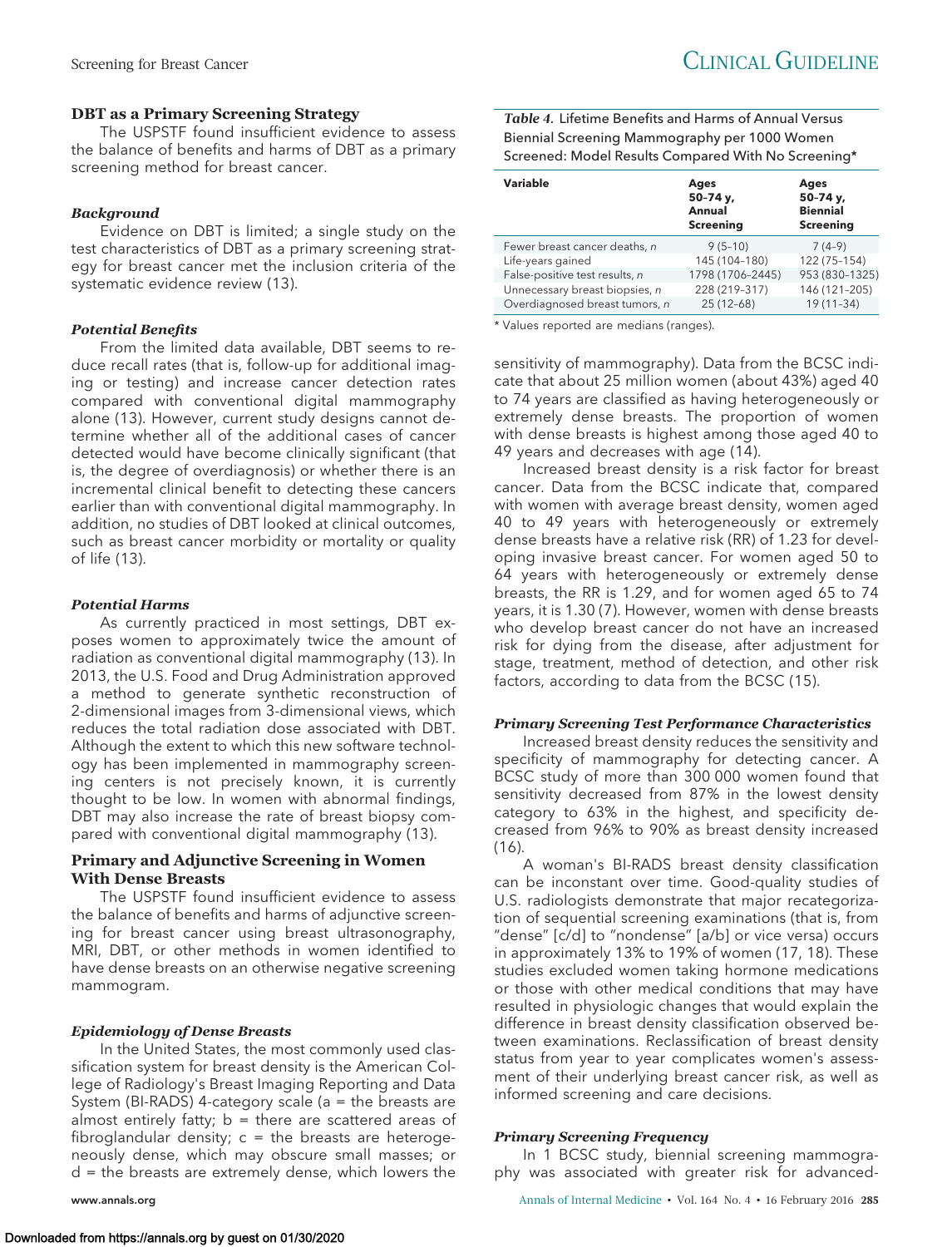stage cancer (stage IIB or greater) (odds ratio, 2.39 [CI, 1.06 to 3.39]) or a breast tumor larger than 20 mm (odds ratio, 2.39 [CI, 1.37 to 3.18]) in women aged 40 to 49 years with extremely dense breasts (BI-RADS category d) compared with annual screening; this risk was not seen in women aged 50 to 74 years (19). No significant differences in lymph node involvement were observed in either age group. Information about morbidity or mortality end points is not available, so whether these women ultimately fared any differently in their clinical outcomes is not known (17, 19).

All women aged 40 to 74 years with increased breast density are at increased risk for a false-positive result, an unnecessary breast biopsy, or a falsenegative result compared with women with average breast density. Screening more frequently (that is, annually vs. biennially) further increases the probability that a woman will experience one of these screeningrelated harms. Data from the BCSC indicate that the cumulative probability that a woman aged 40 to 49 years with extremely dense breasts screened annually for a decade will receive a false-positive result is about 69%, compared with about 21% for biennial screening. Similarly, unnecessary breast biopsy rates are 12% for annual screening versus 3% for biennial screening (17, 18).

### *Adjunctive Screening*

Potential Benefits. Current evidence on adjunctive screening is very limited, but it suggests that for women identified to have dense breasts on an otherwise negative mammogram, ultrasonography or MRI will detect additional breast cancer but will also result in a higher number of false-positive results. Data on DBT in women with dense breasts are limited, but in the short term, DBT also detects additional breast cancer. Most of the additional cancer detected by these methods are invasive tumors rather than ductal carcinoma in situ (DCIS) (17, 18). A short-term increase in the number of cancer cases detected does not allow for the conclusion that adjunctive screening reduces treatment-related morbidity or breast cancer deaths or improves women's quality of life. Although adjunctive screening may detect more breast cancer, these cancers may fall into 1 of 3 categories: 1) those for which earlier detection leads to improved outcomes, 2) those that would have had the same outcome when detected later, or 3) those that are overdiagnosed and would not have caused a health problem during a woman's lifetime and may result in harms from unnecessary treatment. Existing data do not allow for estimation of the proportion of cancer that falls into each category; therefore, the benefits on health cannot be estimated.

Potential Harms. Most positive adjunctive breast cancer screening test results are false positive. Compared with mammography alone, adjunctive screening with ultrasonography or MRI seems to increase recall and biopsy rates. Data on the effects of DBT on recall and biopsy rates in women with dense breasts are too limited to draw conclusions (17, 18). The effects of DBT on overdiagnosis rates are unknown.

**286** Annals of Internal Medicine • Vol. 164 No. 4 • 16 February 2016 www.annals.org

Current Practice. At the present time, 24 states require patient notification of breast density status when mammography is performed; in some states, legislation also includes language to be sent to women informing them that they should consider adjunctive screening (17). No clinical practice guidelines explicitly recommend adjunctive screening in women identified to have dense breasts on an otherwise negative screening mammogram (17).

### *Assessment*

Increased breast density is very common. It is an independent risk factor for developing (but not dying of) breast cancer, and it reduces mammography's ability to find and accurately identify breast cancer. Many women will move between "dense" and "nondense" breast classifications with sequential screening mammograms, and these reclassifications are not primarily due to physiologic causes. More evidence is needed to better understand how the frequency of screening might affect important health outcomes in women with dense breasts. Overall, many important questions remain about the potential role of breast density in individualizing screening approaches, and the current evidence is insufficient to recommend a specific screening strategy for women with increased breast density.

### **Other Approaches to Prevention**

The USPSTF has made recommendations about the use of medications to reduce women's risk for breast cancer, as well as risk assessment, genetic counseling, and genetic testing for BRCA1- or BRCA2related cancer (including breast cancer). These recommendations are available on the USPSTF Web site (www.uspreventiveservicestaskforce.org).

### **OTHER CONSIDERATIONS**

### **Research Needs and Gaps**

Trial data are too limited to directly inform the question of what the best screening strategy is for women or how clinicians can best tailor that strategy to the individual.

Overdiagnosis and resulting overtreatment of breast cancer that would otherwise not have become a threat to a woman's health during her lifetime is the most important harm associated with breast cancer screening. Because it is impossible to determine for any individual patient whether a diagnosed cancer will or will not progress, measurements of overdiagnosis are not straightforward but rather are indirectly quantified. Current estimates of the magnitude of overdiagnosis associated with mammography screening vary widely. Researchers in the field must work together to critically evaluate and ultimately agree on uniform definitions and standards to optimally measure and monitor overdiagnosis and overtreatment in breast cancer screening programs.

In addition, research is critically needed to identify ways to reduce the occurrence of overdiagnosis and subsequent overtreatment associated with breast can-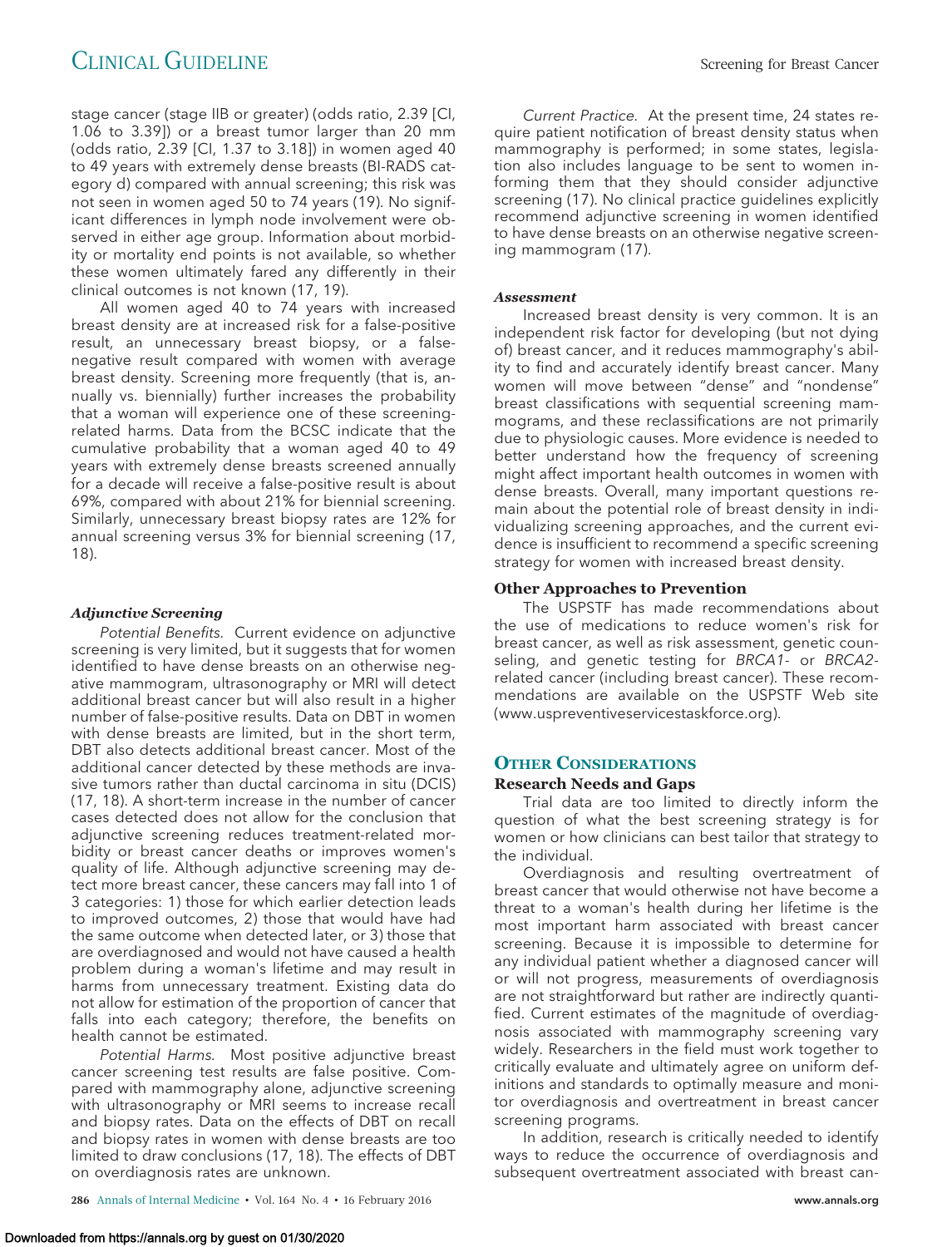cer screening. Ductal carcinoma in situ is an example of a breast lesion with the potential for high rates of overdiagnosis and overtreatment. Before the widespread use of screening mammography, 6 cases of DCIS per 100 000 U.S. women per year were identified compared with 37 cases of DCIS per 100 000 women per year after its introduction (5). When classified as cancer, DCIS now accounts for about 1 in 4 of all breast cancer diagnosed in a given year (20). However, its nomenclature has recently been the subject of debate, because by definition, DCIS is confined to the mammary ductal– lobular system and is incapable of metastasis (that is, it is noninvasive and thus lacks the classic characteristic of cancer) (21). Ductal carcinoma in situ may therefore be more appropriately classified as a risk factor for future development of cancer; the primary goal in its management is to reduce the incidence of new invasive carcinoma. The natural history of DCIS—particularly screendetected DCIS—is poorly understood. Although a substantial proportion of these lesions will not progress to invasive cancer (22), which women will and which will not develop such cancer cannot be predicted with certainty. As such, nearly all women diagnosed with DCIS receive treatment (generally either mastectomy or lumpectomy with or without radiation; a chemopreventive agent, such as tamoxifen, may also be offered) (23). The 20-year breast cancer mortality rate after treatment of DCIS is as low as 3% (24); whether this is due to the effectiveness of the interventions or the fact that most DCIS cases being treated are essentially benign is a pressing research question. Research is needed to develop better prognostic indicators to distinguish nonprogressive or slowly progressive lesions from tumors that are likely to affect quality or length of life. Research is also needed to compare the long-term benefits and harms of immediate treatment versus observation or surveillance with delayed intervention in women with screen-detected DCIS.

Most of the available screening trials and highquality cohort studies were performed in Europe and predominately enrolled white women younger than age 70 years. Direct evidence about any differential effectiveness of breast cancer screening is lacking for important subgroups of women, such as African American women, who are at increased risk for dying of breast cancer, and older women, for whom balancing the potential benefits and harms of screening may become increasingly challenging with advancing age.

Newer technologies, such as DBT for primary screening or ultrasonography and MRI for adjunctive screening in women with dense breasts, are being increasingly used in the United States without clear evidence to demonstrate their effectiveness in improving important health outcomes. Such studies are necessary prerequisites for the appropriate incorporation of these methods into established screening programs.

Finally, a large proportion of women in the United States are classified as having dense breasts after screening mammography. Increased breast density is common in the general population; however, critical questions remain about how best to manage this con-

dition and to support these women. Research to help improve the validity and reproducibility of serial BI-RADS assessments would be useful if breast density is to be considered as a factor for personalized, riskbased approaches to breast cancer screening. In addition, long-term randomized trials or longitudinal cohort studies are needed that compare screening outcomes in women with dense breasts who are not otherwise at increased risk for breast cancer who receive adjunctive screening versus those who do not and report important outcomes, such as breast cancer stage at diagnosis, breast cancer recurrence rates, rates of overdiagnosis, and most importantly, breast cancer mortality.

### **DISCUSSION**

### **Scope of Review**

The USPSTF commissioned a series of systematic evidence reviews in support of this recommendation. The first addressed the effectiveness of breast cancer screening in reducing breast cancer–specific and allcause mortality, as well as the incidence of advanced breast cancer and treatment-related morbidity. It also looked at the harms of breast cancer screening (2-4, 9). A second systematic review summarized the evidence about the test performance characteristics of DBT as a primary screening strategy (13). A third systematic review evaluated the evidence on adjunctive screening in women with increased breast density, including the accuracy and reproducibility of dense breast classification systems and the diagnostic test performance characteristics, benefits, and harms of adjunctive screening in women identified to have dense breasts on an otherwise negative screening mammogram (17, 18).

In addition to the systematic reviews of the evidence, the USPSTF commissioned a report from the CISNET Breast Cancer Working Group to provide information from comparative decision models on optimal starting and stopping ages and intervals for screening mammography, as well as how breast density, breast cancer risk, and comorbidity level affect the balance of benefit and harms of screening mammography (7, 8). A second decision analysis estimated the number of radiation-induced breast cancer cases and deaths associated with different screening mammography strategies over the course of a woman's lifetime (25, 26).

### **Burden of Disease**

There are approximately 125 new cases of breast cancer and about 22 deaths per 100 000 U.S. women each year. The mean age at diagnosis has remained unchanged at 64 years since the late 1970s (27). The median age at death is 68 years (1).

### **Risk Factors: Additional Considerations**

About 5% to 10% of women who develop breast cancer have a mother or sister who also has breast cancer (2).

A few clinically significant factors are associated with high risk (RR, ≥4) for breast cancer (women with a BRCA1 or BRCA2 gene mutation or other hereditary genetic syndromes or women with a history of high-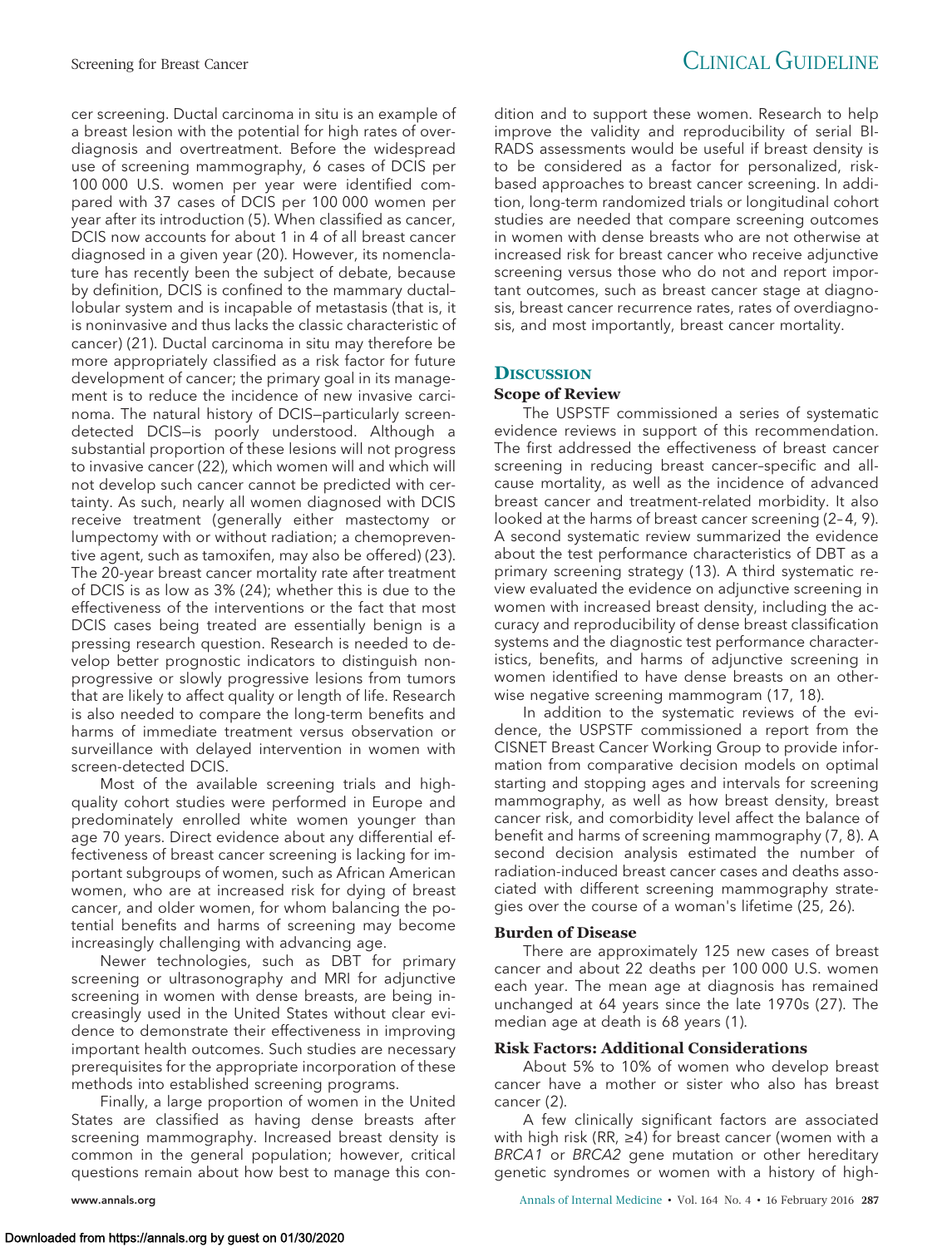dose radiation therapy to the chest at a young age, such as for treatment of Hodgkin lymphoma) (2). Women with these risk factors are not within the scope of this recommendation.

Race and ethnicity is a factor that has prompted concern because of a growing disparity in breast cancer mortality rates. Although white women have historically had higher incidence rates than African American women, incidence rates have come close to converging as of 2012 (128 vs. 124 cases per 100 000 women per year, respectively) (28). More African American women die each year from breast cancer than white women (about 31 vs. 22 breast cancer deaths per 100 000 women per year, respectively) (5). The reason for the difference in breast cancer mortality between white and African American women is not clear. It may be in part due to differences in biology—African American women are disproportionally affected by more aggressive and treatment-resistant forms of breast cancer (that is, cancer with adverse histologic features, such as poorly differentiated tumors and triple-negative phenotypes) (29, 30). Unfortunately, these types of cancer may be the least likely to be positively affected by screening programs, because they can grow so rapidly that they develop and spread entirely within the timespan between screening examinations. The difference in mortality rate may also be due to socioeconomic differences and health system failures. Multiple studies have shown an association between African American race and experiencing delays in receiving health care services for cancer, not receiving appropriate treatment, or not receiving treatment at all (31–33). African American women are also substantially underrepresented in RCTs of mammography screening. As such, there is no high-quality evidence to conclude that screening African American women more often or earlier than already recommended for the overall population of women would result in fewer breast cancer deaths or a greater net benefit.

### **Accuracy of Screening Tests**

All available RCTs evaluating the effectiveness of breast cancer screening used film mammography. Despite a lack of direct evidence of effectiveness in reducing breast cancer deaths, conventional digital mammography has essentially replaced film mammography as the primary method for breast cancer screening in the United States. Conventional digital screening mammography has been shown to have about the same diagnostic accuracy as film, although digital screening seems to have comparatively higher sensitivity in women younger than age 50 years (34). Across all ages, screening mammography has a sensitivity of approximately 77% to 95% and a specificity of about 94% to 97% (35).

Digital breast tomosynthesis is an emerging technology. One study on the test characteristics of DBT as a primary breast cancer screening strategy met the minimum inclusion criteria of the systematic evidence review (that is, the study needed to be conducted in an asymptomatic screening population, use a comprehen-

**288** Annals of Internal Medicine • Vol. 164 No. 4 • 16 February 2016 www.annals.org

sive reference standard that applied to both negative and positive test results, and have a minimum 1-year follow-up for negative results to ascertain interval breast cancer not identified by screening). As such, estimates of its test performance are subject to change with additional research. However, the positive predictive value of DBT (when used in conjunction with conventional digital mammography and calculated as the number of true positives [cancer] out of all positive examinations) ranges from 4.6% to 10.1% in U.S. studies (13).

Some information is available about the diagnostic test characteristics of adjunctive screening in women identified to have dense breasts on an otherwise negative screening mammogram. Handheld breast ultrasonography has the most evidence available (5 studies); its sensitivity to detect breast cancer ranges from 80% to 83%, and its specificity ranges from 86% to 94%, with a positive predictive value between 3% and 8%. Three small studies of MRI in high-risk women found that its sensitivity to detect breast cancer ranged from 75% to 100%, specificity ranged from 78% to 89%, and positive predictive value ranged from 3% to 33%, although the applicability of these studies to women in the general screening population is limited because of the highly selected population in these studies (17, 18).

### **Effectiveness of Early Detection and Treatment** *Primary Screening With Conventional Mammography*

An updated meta-analysis by Nelson and colleagues of RCTs of screening mammography found similar RR reductions in breast cancer mortality by age group as the previous USPSTF evidence review. The combined RRs were 0.88 (CI, 0.73 to 1.003) for women aged 39 to 49 years, 0.86 (CI, 0.68 to 0.97) for women aged 50 to 59 years, 0.67 (CI, 0.55 to 0.91) for women aged 60 to 69 years, and 0.80 (CI, 0.51 to 1.28) for women aged 70 to 74 years (2, 3).

None of the trials nor the combined meta-analysis demonstrated a difference in all-cause mortality with screening mammography (2).

Observational studies of screening mammography reported a wide range of breast cancer mortality reduction rates. Recent meta-analyses from the EUROSCREEN Working Group showed an approximate 25% to 31% relative reduction in breast cancer deaths in women aged 50 to 69 years who were invited to screening. In comparison, meta-analysis of RCTs that used an intention-to-treat analysis found a 19% to 22% breast cancer mortality reduction in women in the same age range (2, 3).

Updated decision models performed by CISNET yielded somewhat higher estimates in lifetime relative breast cancer mortality reductions with biennial mammography screening in women aged 50 to 74 years compared with previous analyses (median reduction, 25.8% vs. 21.5%; range across models, 24.1% to 31.8% vs. 20.0% to 28.0%, respectively). Since its previous analysis, CISNET has revised the inputs of each of its 6 models (for example, portraying distinct molecular sub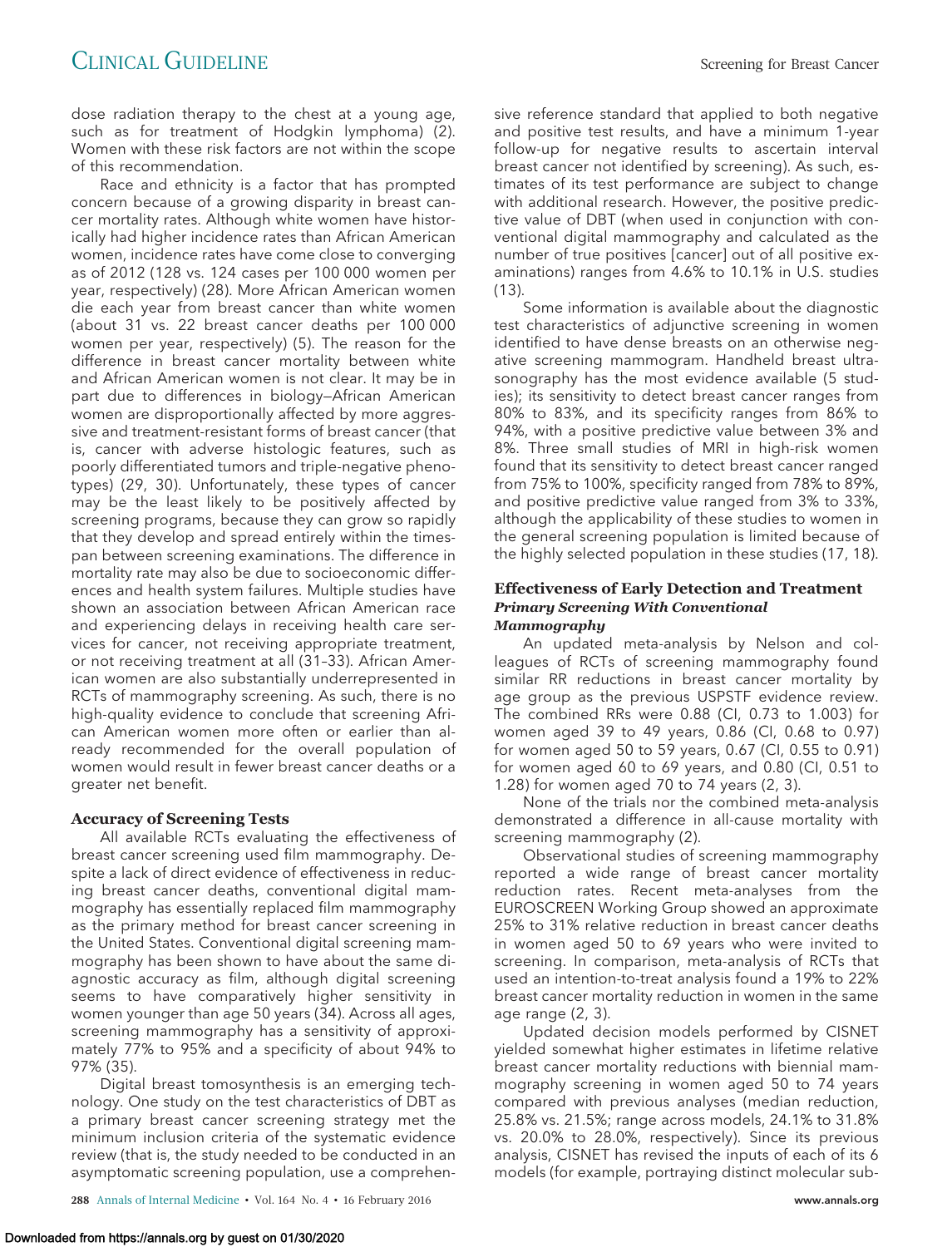*Table 5.* Ten-Year Cumulative Probability (95% CI) of a False-Positive Test Result or Biopsy Recommendation From Annual or Biennial Mammography Screening Starting at Age 40 or 50 Years: Breast Cancer Surveillance Consortium Registry Data

| Variable                                                                 |                                       | Start at Age 50 y<br>Start at Age 40 y |                                     |                                      |
|--------------------------------------------------------------------------|---------------------------------------|----------------------------------------|-------------------------------------|--------------------------------------|
|                                                                          | <b>Annual Screening</b>               | <b>Biennial Screening</b>              | <b>Annual Screening</b>             | <b>Biennial Screening</b>            |
| False-positive test result, %<br>False-positive biopsy recommendation, % | $61.3(59.4-63.1)$<br>$7.0(6.1 - 7.8)$ | 41.6 (40.6–42.5)<br>$4.8(4.4-5.2)$     | 61.3 (58.0–64.7)<br>$9.4(7.4-11.5)$ | 42.0 (40.4-43.7)<br>$6.4(5.6 - 7.2)$ |

types and including digital mammography), which may account for some of the difference (7, 8). The updated estimate of the mortality benefit of mammography is also higher than that obtained via meta-analysis of randomized trials for a similar age group (24.1% to 31.8% for women aged 50 to 74 years in decision models vs. 19% to 22% for women aged 50 to 69 years in RCTs) (2, 7). One reason for the discrepancy is the difference in the time horizon evaluated; whereas the meta-analysis looked at the impact of screening across a single decade, the decision models evaluated the impact of screening across an entire life span. It is also important to recognize that the decision models assumed perfect (100%) adherence to screening, follow-up for abnormal findings, and treatment of screen-detected breast cancer for every patient. In addition, the models also assumed that all women receive the most effective, stagespecific treatments available for their breast cancer once it is detected by mammography. As such, the decision models represent an ideal, or the absolute maximum benefit, that a screening mammography program could achieve given no barriers to the delivery of health care services. In reality, the magnitude of benefit would be lower, given the real-world constraints of implementing a preventive service to such a large proportion of women in the United States.

In addition to mortality, other outcomes—such as quality of life or reduction in advanced-stage disease and any associated treatment-related morbidity—are also important to consider when evaluating the potential benefits of a screening program. From RCT evidence, meta-analysis indicated a reduced risk for advanced cancer with the use of screening mammography in women aged 50 years or older when "advanced disease" was defined by the most severe categories available (stages III and IV disease, tumor size ≥50 mm, or ≥4 positive lymph nodes) (RR, 0.62 [CI, 0.46 to 0.83]). A significant reduction in advanced disease was not observed with the use of screening mammography in women aged 40 to 49 years (2, 3). Data from observational evidence have shown mixed results; some studies showed an association between screening and reduced lymph node–positive disease or smaller tumor size (2), whereas others found no evidence of a change in advanced cancer rates as a result of mammography screening (2, 27).

The effect of screening mammography on associated adverse effects of treatment or their intensity is not clear from the literature. A meta-analysis of 5 RCTs showed that women randomly assigned to screening mammography were significantly more likely to have a

mastectomy (RR, 1.20 [CI, 1.11 to 1.30]) and surgical therapy (mastectomy and lumpectomy combined) (RR, 1.35 [CI, 1.26 to 1.44]) than women in the control groups (36). However, critics have noted that these trials do not reflect modern treatment standards and may therefore not represent current practices. Four caseseries included in the systematic evidence review compared breast cancer treatments in women who had previous mammography screening with those who did not and reported significantly more breast-conserving surgeries, fewer mastectomies, and less chemotherapy in women who had prior screening (2). However, all of these studies included women with DCIS in the denominator of screened women treated for cancer, leading to potential bias between the screened and nonscreened groups based on differences in how DCIS and invasive breast cancer are managed.

### *Primary Screening With DBT*

No studies evaluated the effect of screening for breast cancer with DBT on important health outcomes, such as mortality, treatment-related morbidity, or quality of life (13).

Two case-series comparing conventional digital mammography versus DBT plus conventional digital mammography reported detection rates by cancer stage. One study ( $n = 29080$ ) was conducted in the United States and the other ( $n = 12631$ ) was conducted in Norway. Neither found significant differences in breast cancer size or node status at the time of diagnosis (37, 38).

Some evidence is available about the effect of DBT on recall rates for positive findings requiring additional evaluation. Nine studies compared findings from a single cohort of women undergoing 2 types of screening examinations or compared 2 screening cohorts of women (conventional digital mammography alone vs. combined with DBT). In the single study that met inclusion criteria for the systematic review, DBT combined with digital mammography was associated with a 0.6% reduction in immediate recall rates compared with digital mammography alone (recall rate, 3.6% and 4.2%, respectively). Overall, across all available studies, DBT was associated with a median reduction in immediate recall rates of 1.7% (range, 0.6% to 7.2%) (13).

### *Adjunctive Screening in Women With Dense Breasts*

No studies evaluated the effects of adjunctive screening with any method in women with dense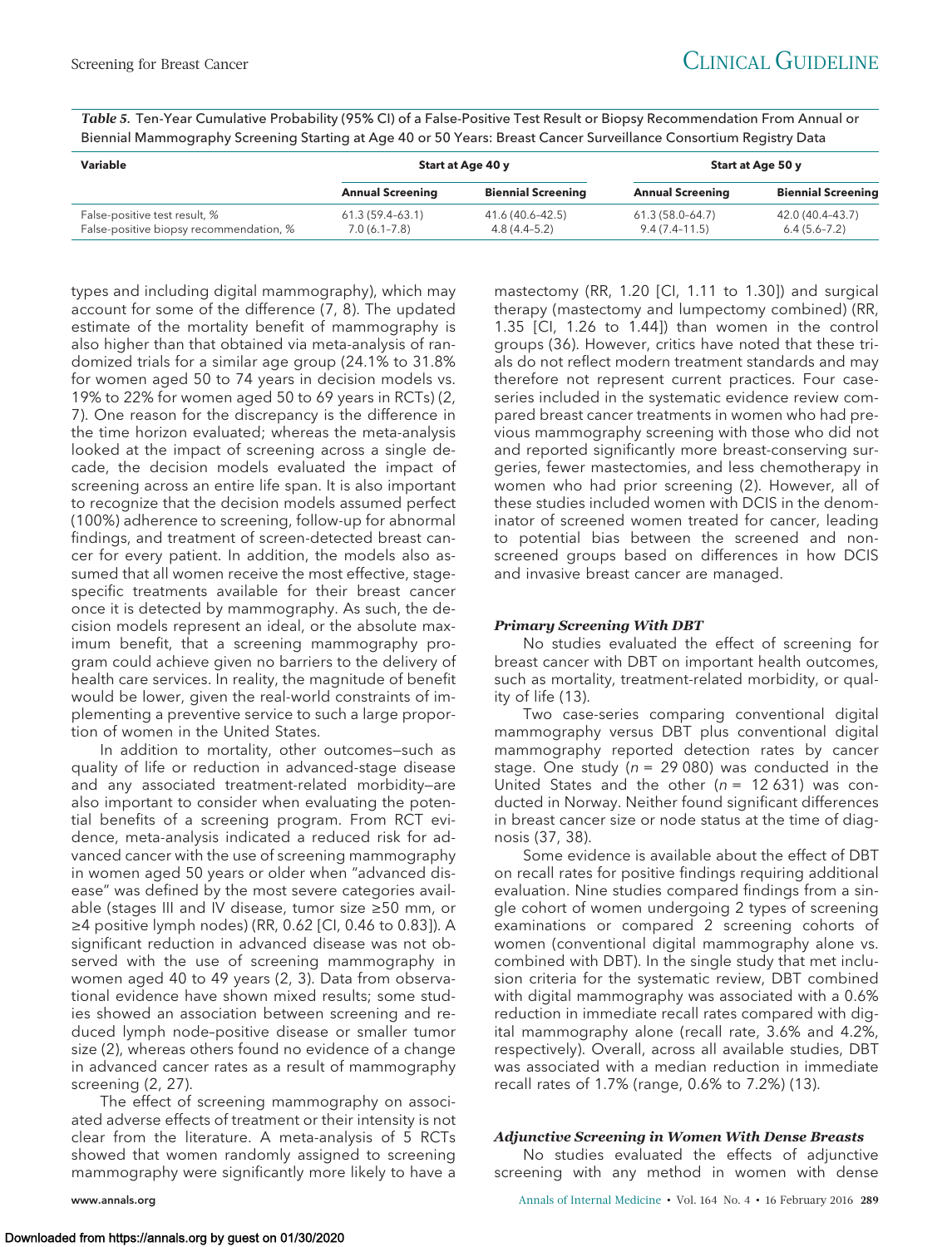breasts on breast cancer rates, quality of life, or mortality (17, 18).

### **Harms of Early Detection and Treatment** *Primary Screening With Conventional Mammography*

Screening mammography has several potential harms. The most common is a false-positive result, which can lead to psychological harms, as well as additional testing and invasive follow-up procedures. Studies show a fairly consistent association between a falsepositive screening mammogram and increased breast cancer–specific distress, anxiety, and apprehension, particularly in women who have an associated procedure, such as fine-needle aspiration or breast biopsy. These effects improve over time for most women (2, 4). Table 5 summarizes BCSC data on the cumulative probability of a woman (at varying starting ages and intervals) receiving at least 1 false-positive mammogram or a recommendation for what turns out to be a false-positive biopsy over a 10-year period (39).

The most serious harm of screening mammography is the diagnosis and treatment of breast cancer that would never have become a threat to a woman's health, or even apparent, during her lifetime (overdiagnosis and overtreatment). Overdiagnosis occurs when the breast tumor does not progress or when the woman dies of a competing cause of death before the breast cancer advances to the point of causing symptoms. Overdiagnosis is not the same as misdiagnosis. Misdiagnosis is when a cancer is incorrectly classified by an individual pathologist; overdiagnosis, on the other hand, happens when there is general agreement by pathologists on how to classify the cancer, but the tumor does not go on to behave as expected based on its appearance. It is not possible to directly observe for any individual woman whether she has or does not have an overdiagnosed tumor; it is only possible to indirectly estimate the frequency of overdiagnosis that may occur across a screened population. Researchers have used multiple data sources to attempt to quantify overdiagnosis rates associated with mammography screening, including RCTs, pathology and imaging studies, ecologic and cohort studies, and decision modeling. To additionally complicate matters, there is a lack of consensus concerning the optimal method for calculating the magnitude of overdiagnosis, and investigators differ in their approaches (6, 40). This has resulted in a wide range of estimates in the available literature (0% to 54%) (2, 4).

Of the available clinical trials, 3 RCTs in which there was no mammography screening of the control groups at the end of the study (Malmö Mammographic Screening Trial I and the Canadian National Breast Screening Study 1 and 2) provided the least-biased estimates, as they had the advantage of having comparable groups at baseline, adequate follow-up beyond the screening period to distinguish between earlier diagnosis and overdiagnosis, and clear distinction between which groups received screening and which did not (if screening was also provided to the control group, then over-

**290** Annals of Internal Medicine • Vol. 164 No. 4 • 16 February 2016 www.annals.org

diagnosis could also occur in this population) (6). These older trials likely underestimate the actual magnitude of overdiagnosis associated with modern screening mammography programs, given the increasing sensitivity of newer technologies, but together, they suggest that over a 10-year period, approximately 19% of breast cancers are overdiagnosed (2, 4). CISNET decision models also investigated the degree of overdiagnosis likely to result from a screening mammography program. The 6 decision models reported a wide range of estimates of the magnitude of overdiagnosis associated with screening mammography (1.4% to 24.9% of invasive cancer and 30.5% to 84.5% of DCIS, depending on the screening strategy) (7, 8). Assumptions in several of the models may have increased the likelihood of underestimating the true burden of overdiagnosis associated with screening mammography. Most importantly, 4 of the 6 models assumed that all diagnosed invasive cancer can progress to lethality; only 1 (model W) allowed for the possibility of cancer with "limited malignant potential," whereby the tumor stops progressing at an early invasive stage. In addition, 1 of the models omitted DCIS.

Recurrent radiation exposure from a lifetime program of mammography screening may slightly increase the risk for breast cancer, although no empirical studies have directly measured this effect. Simulation models performed in support of this scientific report estimate that the mean lifetime attributable risk (LAR) of radiation-induced breast cancer from biennial screening mammography in women aged 50 to 74 years is 3 cases per 10 000 women screened. The mean LAR of breast cancer death is 0.5 deaths per 10 000 women screened. If biennial screening begins at age 40 instead of 50 years, the mean LAR of developing breast cancer increases to 4 cases per 10 000 women screened, and the number of breast cancer deaths increases to about 1 per 10 000 women screened (25, 26). Of note, women with large breasts, who may require extra views—and thus higher radiation doses—for complete mammography examination, seem to be at increased risk for radiation-induced breast cancer or breast cancer death. Based on information from the Digital Mammography Imaging Screening Trial (which compared the test characteristics of film vs. digital mammography) (41), as no representative populationbased data are available, an estimated 5% to 6% of U.S. women will require additional views during screening for complete breast examination. For biennial screening in women aged 50 to 74 years, the mean LAR of developing breast cancer is an estimated 6 versus 2 cases per 10 000 screened women with and without large breasts, respectively; the mean LAR of breast cancer death is 1 versus 0.4 deaths per 10 000 screened women with and without large breasts, respectively (25, 26).

### *Primary Screening With DBT*

Currently, DBT is most frequently performed in combination with conventional digital mammography;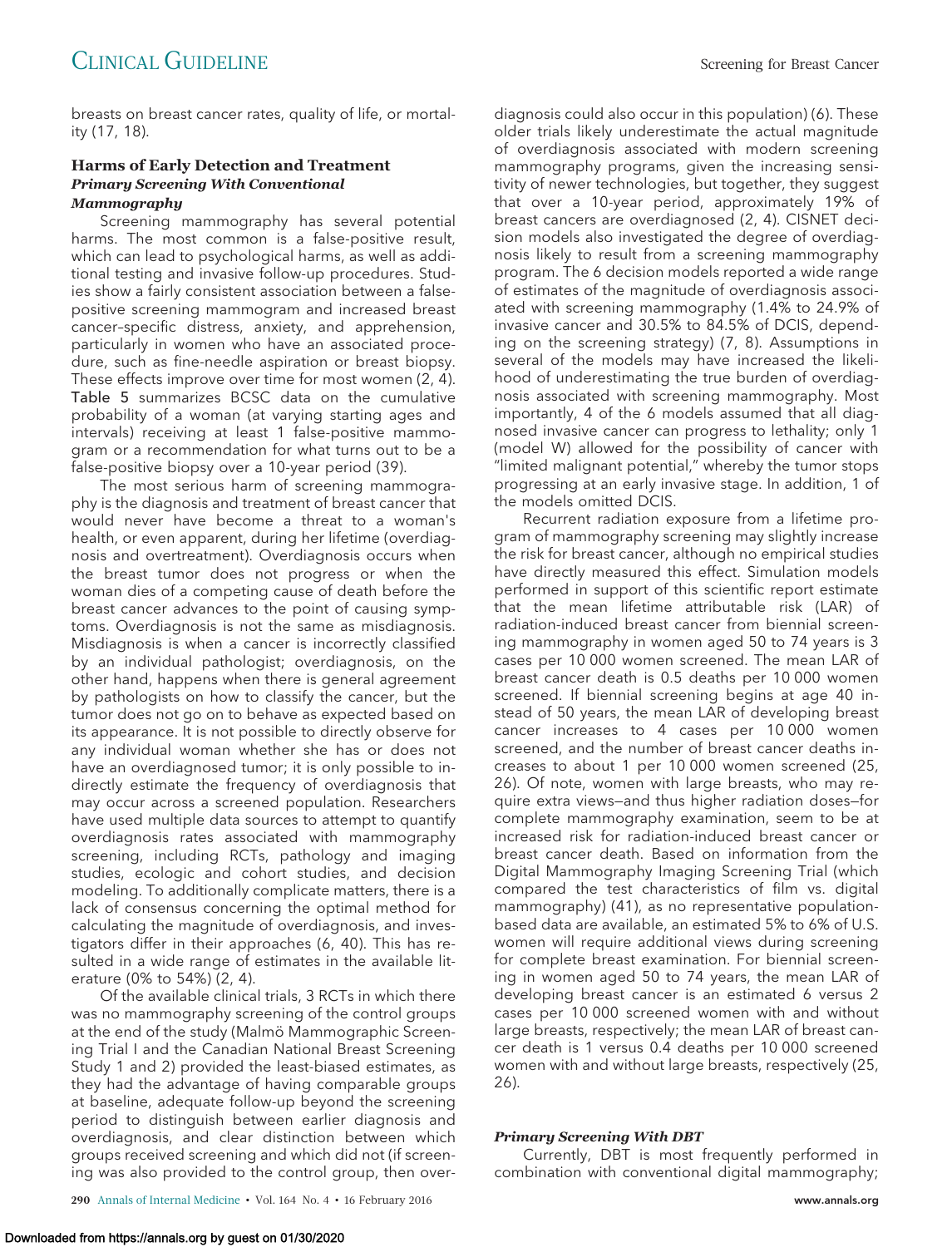this practice essentially doubles the resulting radiation exposure to the patient. The U.S. Food and Drug Administration has approved a method to generate synthetic reconstructions of 2-dimensional images from 3-dimensional views, which reduces the total radiation dose emitted. However, study data on the performance of DBT in isolation (that is, with synthetic reconstruction of 2-dimensional views) is limited to 1 mammography reading study that compared sensitivity and specificity and 1 prospective clinical trial (42), and the method is not yet thought to be in widespread clinical use.

Limited evidence suggests that DBT may slightly increase the risk for breast biopsy compared with conventional digital mammography. In 4 U.S. studies of DBT that reported breast biopsy rates, 3 noted higher rates in the combined DBT and conventional digital mammography group compared with conventional digital mammography alone (median difference, 0.2% [range, -0.1% to 0.4%]) (13).

#### *Adjunctive Screening in Women With Dense Breasts*

Although evidence is limited, the use of adjunctive screening in women with increased breast density via alternative technologies, such as handheld ultrasonography or MRI, generally seems to increase recall and breast biopsy rates compared with standard screening mammography alone (17, 18). A single good-quality U.S. study that evaluated the use of adjunctive handheld ultrasonography and MRI found that the recall rate for handheld ultrasonography after a negative mammogram was about 14% compared with 11% for primary screening mammography alone. In women who received adjunctive screening with MRI after a negative mammogram and negative ultrasound, the recall rate was 23% (43).

### **Estimate of Magnitude of Net Benefit**

For women who are not known to be at increased risk for breast cancer, the value of screening mammography increases with age, with the greatest benefit occurring from ages 50 to 74 years. In particular, women aged 60 to 69 years are the most likely to avoid a breast cancer death. Screening women every 2 years provides the best balance of benefit and harms. For women aged 40 to 49 years, the potential benefit is smaller, and the risk for harms is proportionally greater. However, the potential outcomes that need to be considered are not identical, and individual women may differ in how they prioritize them. The small probability that a woman may avoid a breast cancer death must be weighed against the more likely scenario that she may have a false-positive result and possible unnecessary follow-up testing (including invasive testing); a falsenegative result, with false reassurance or delayed diagnosis; or most critically, diagnosis and treatment of cancer that would otherwise not have threatened her health or even come to her attention. Women who value the possible breast cancer mortality benefit more than they value avoiding the harms can make an informed decision to begin screening. For women aged 75 years or older, evidence is very limited concerning

the benefits and harms of screening mammography. However, since the mortality benefits of screening mammography (as with almost any cancer screening test) generally take years to accrue but many of the harms can be experienced immediately, women with limited life expectancy or severe comorbid conditions are unlikely to benefit.

Digital breast tomosynthesis is an emerging technology for breast cancer screening. Preliminary evidence suggests that it can reduce recall rates for falsepositive results and detect more cancer compared with conventional digital mammography. However, it may increase breast biopsy rates, and as currently practiced in most settings, DBT exposes women to more radiation than conventional 2-dimensional mammography. It is not clear whether all of the extra cancer cases detected by DBT actually represent a benefit (that is, cancer that is clinically significant rather than overdiagnosis, and of any additional benefit compared with detection by conventional digital mammography at the next scheduled examination). Most importantly, no studies assessed the effect of DBT on important health outcomes for women, such as quality of life, morbidity, or mortality. Finally, increased breast density is a common condition that imparts some increased risk for breast cancer, and it reduces the test performance characteristics of mammography as well. Current evidence on the use of adjunctive screening in women with increased breast density is not sufficient to recommend a specific screening strategy. These are important areas for future research.

### **UPDATE OF PREVIOUS USPSTF RECOMMENDATION**

This recommendation updates the 2009 USPSTF recommendation on breast cancer screening with an assessment of the most current available scientific evidence for mammography screening. In addition, this update also provides additional clarity on what is meant by the "C" recommendation for women aged 40 to 49 years. A "C" recommendation is not a recommendation against mammography screening in this age group; it signifies moderate certainty of a net benefit for screening that is small in magnitude. A "C" recommendation emphasizes that the decision to screen should be an individual one, made after a woman weighs the potential benefit against the possible harms. This recommendation also notes that women aged 40 to 49 years with a first-degree relative (parent, child, or sibling) with breast cancer may potentially benefit more than average-risk women in this age group from beginning screening mammography before age 50 years.

The USPSTF did not update its recommendation on whether there are additional, incremental benefits or harms associated with the use of MRI or digital mammography instead of film mammography in women who are not at increased risk for breast cancer, given that digital mammography has now essentially replaced film mammography as the primary breast can-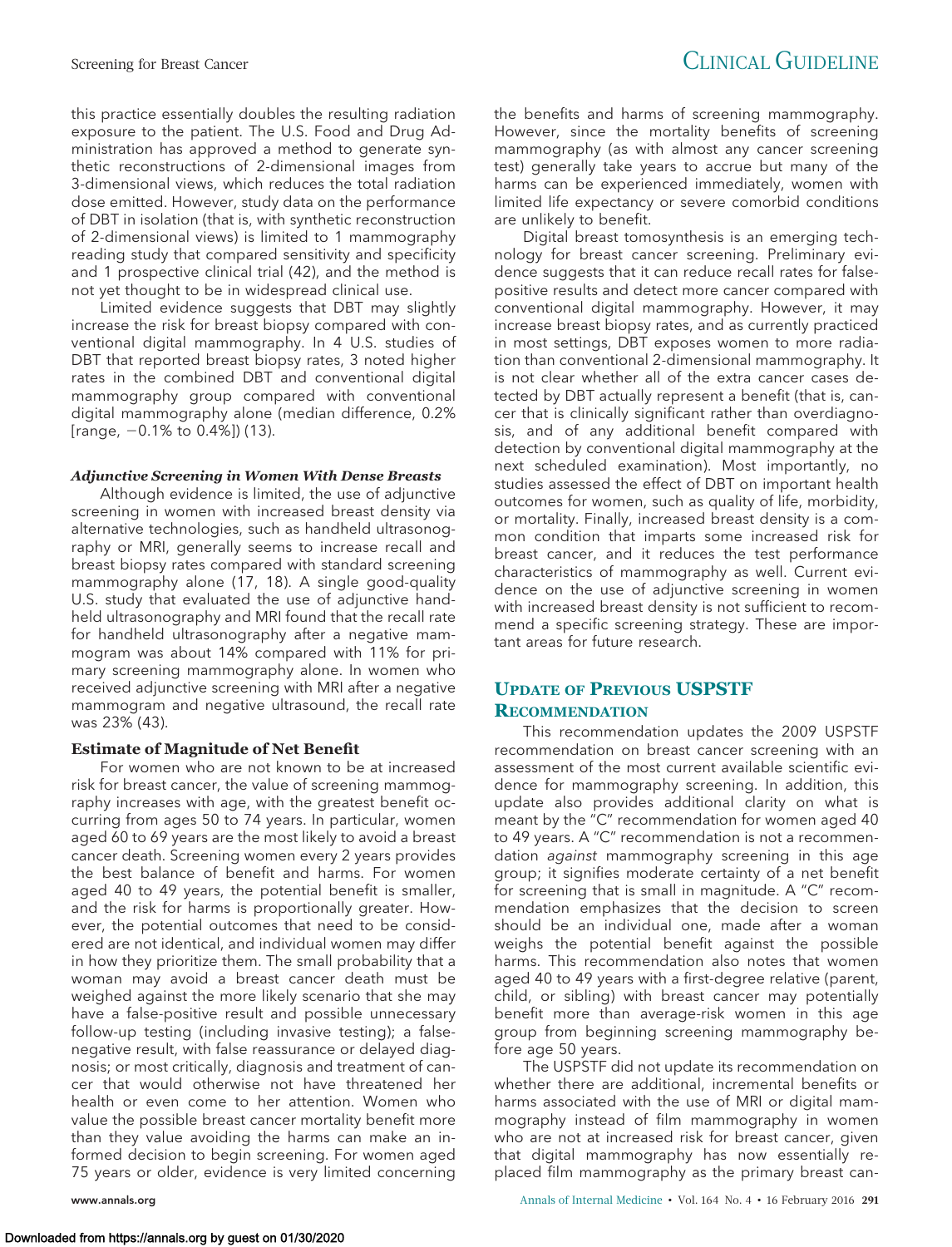cer screening method in the United States. The USPSTF did not update its 2009 recommendation on teaching breast self-examination; the USPSTF supports all patients being aware of changes in their bodies and discussing these changes with clinicians. The USPSTF also did not update its recommendation on the additional potential benefit of clinical breast examination.

This recommendation examines the evidence of the effectiveness of an emerging technology—DBT—as a primary screening strategy. It also evaluates the effectiveness of adjunctive screening using ultrasonography, MRI, DBT, or other methods in women identified to have dense breasts on an otherwise negative mammogram.

The scope of the evidence review supporting this recommendation statement was determined after public comment on the draft research plan.

### **Response to Public Comment**

A draft recommendation statement was posted for public comment on the USPSTF Web site from 21 April through 18 May 2015. In response to the comments received, the USPSTF clarified certain terminology (for example, DBT and misdiagnosis vs. overdiagnosis), updated or added references (for example, those related to the long-term outcomes of DCIS), and provided additional context around the potential risks of radiation exposure due to mammography screening. Additional discussion of the public comments is below.

### *Benefits of Contemporary Screening Mammography*

Some commenters thought that the USPSTF did not consider the available observational evidence on the effectiveness of mammography screening, and that the USPSTF's assessment is therefore based on outdated information, resulting in an underestimate of the current benefits of screening. This is incorrect. The systematic evidence review, which served as the foundation for this recommendation statement, encompassed both RCTs and nonexperimental studies of mammography screening. Nearly 200 observational studies, including 83 that specifically evaluated the benefits of screening mammography, were captured in the review (2). The USPSTF agrees that more contemporary evidence on breast cancer screening is important to consider given the age of the available RCTs, and it reviewed both the recent Pan-Canadian (44) and the Swedish Mammography Screening in Young Women (45) cohort studies. As noted in the Discussion section, RCTs of mammography screening have generally found smaller relative reductions in breast cancer mortality than observational studies, although estimates from the latter vary. For example, meta-analyses of mammography screening in women aged 50 to 69 years showed RRs of breast cancer death ranging from 0.78 to 0.81 in RCTs compared with about 0.69 to 0.75 in observational studies (2). There may be several reasons for this difference in the magnitude of benefit. Improvements in mammography technology may be translating into an increased mortality benefit, so that more recent observational evidence demonstrates a

**292** Annals of Internal Medicine • Vol. 164 No. 4 • 16 February 2016 www.annals.org

real difference in the efficacy of modern-day screening compared with that of the older randomized trials. However, known and important methodological limitations of observational studies, such as selection bias, lead and length time bias, and residual or unknown bias and confounding, are likely explanations for some or even all of the difference observed. In the absence of a modern-day clinical trial, it is impossible to know with certainty the precise magnitude of benefit of current screening mammography programs. As such, the USPSTF believes it is most appropriate to consider all of the evidence available (given that it meets prespecified and transparent quality standards, such as those delineated in its commissioned systematic evidence review) (2), while acknowledging that uncertainty remains about the exact size of the anticipated benefit in either direction.

### *Screening Mammography in Women Aged 40 to 49 Years*

Some commenters incorrectly believed that the "C" recommendation for women aged 40 to 49 years represented a change from what the USPSTF had recommended in the past. Others thought that the "C" recommendation meant that the USPSTF was recommending against screening in this group of women. As noted previously, the recommendation for women aged 40 to 49 years was also a "C" in 2009 (meaning that the USPSTF had concluded that it had moderate certainty of a small net benefit to mammography screening in this population). This update clarifies the language around what the "C" recommendation means. It is not a recommendation against screening but a statement that the decision to undergo screening mammography for women in their 40s should be an informed, individual one, after she weighs the potential benefit against the potential harms.

### *Screening Mammography in Women Aged 70 to 74 Years or Older*

Several commenters believed that the USPSTF was inconsistent in extending a "B" recommendation to women aged 70 to 74 years but assigning an "I" statement to women aged 75 years or older. These commenters noted that although the USPSTF had explained that trial data were inconclusive for women in their early 70s, modeling data could support extending the benefit seen in younger women to this age range. However, the USPSTF had stated that modeling data were not sufficient to establish the benefits of mammography screening in women aged 75 years or older. This is an apparent, though not real, contradiction. Two RCTs of mammography screening included participants aged 70 to 74 years. A meta-analysis performed to support the 2002 USPSTF recommendations found that the RR reduction of breast cancer death in screened women aged 65 to 74 years was 0.78 (CI, 0.62 to 0.99) (35). In 2009 and 2014, the meta-analyses were restricted to women aged 70 to 74 years. In the most recent update, the meta-analysis showed an RR reduc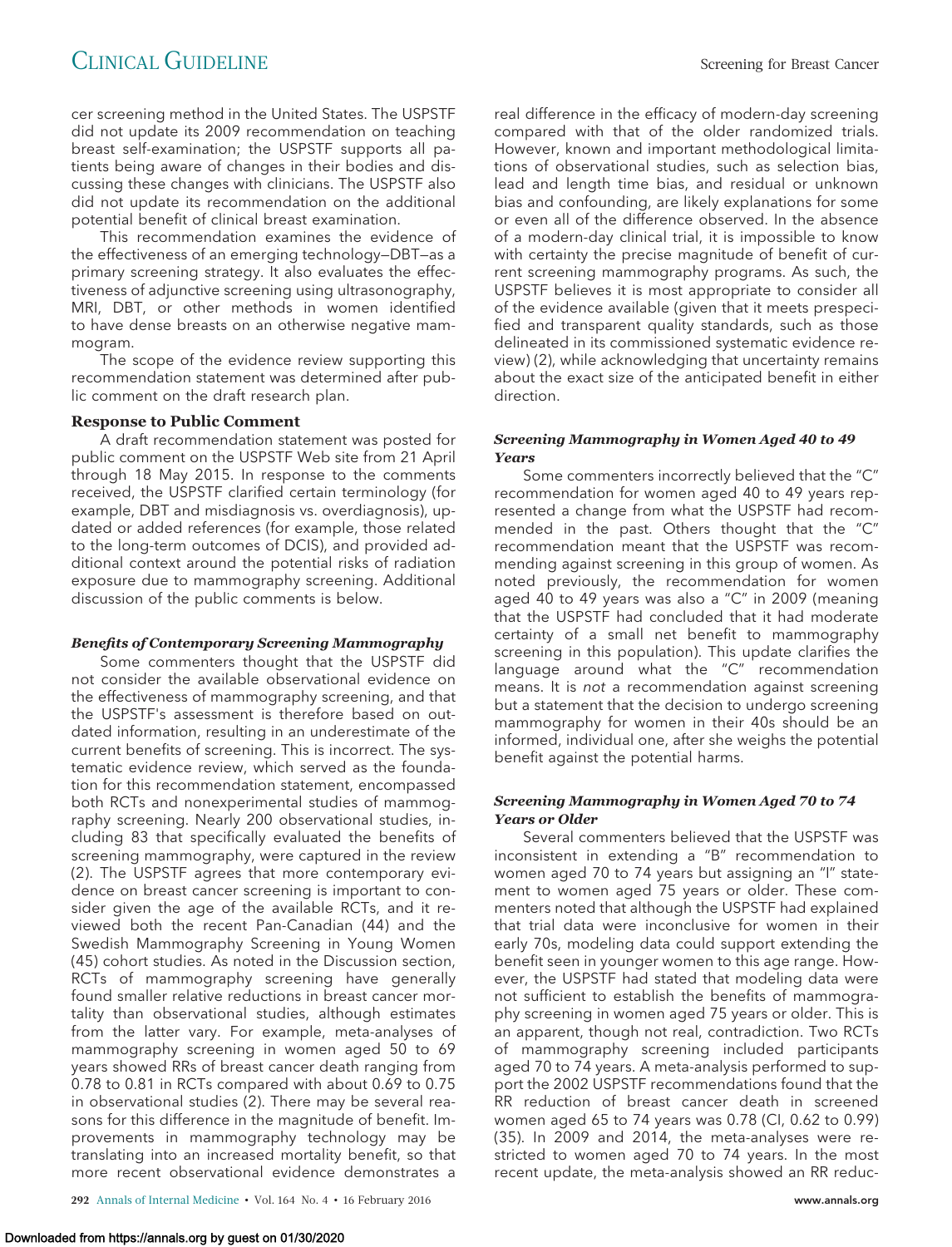tion of 0.80 (CI, 0.51 to 1.28) (2), and the CI widened and crossed 1.0 because of the small number of absolute participants included in the analysis. The USPSTF considered the trial data, which were suggestive but not definitive, showing a benefit to mammography in this age group within the context of the modeling data, which also suggested an absolute breast cancer mortality benefit (with reasonable additional harms) with the extension of screening to this age group. In women aged 75 years or older, however, direct evidence about the benefits of screening mammography does not exist; no clinical trials of screening include this population (2). Therefore, in this case, the USPSTF's assessment could not rest on a foundation of empirical data augmented with supplemental information, but would have to be entirely based on decision modeling. The USPSTF does not use evidence from models alone to establish that a clinical preventive service is effective or harmful; rather, it uses modeling as an important extension that builds on observed evidence.

### *Definition of Overdiagnosis*

The USPSTF received several comments about how overdiagnosis was conceptualized in the recommendation statement. Commenters stressed that it is impossible to directly measure overdiagnosis, and that there are multiple methods for estimating its frequency but no scientific consensus on the optimal approach. The USPSTF agrees, and it discusses these issues in several places throughout the recommendation. Commenters emphasized that because it is not possible to know whether any individual screen-detected cancer would have been clinically detected or gone on to cause health problems in the absence of screening, clinicians treat all detected breast cancer as potentially lethal; again, the USPSTF concurs. Commenters disagreed about the degree of overdiagnosis that is likely to occur with the use of mammography screening, and the USP-STF received requests to emphasize percentages that are both higher and lower than the 19% estimate derived from the trials that did not have screening in their control groups at the end of the study. For the sake of transparency, the USPSTF has provided the full range of overdiagnosis estimates available in the literature as identified in its commissioned systematic evidence review, as well as specific estimates from observational studies, randomized trials, and modeling studies, with the clear caveat that ongoing uncertainty remains. This uncertainty is not about the fundamental existence of this critical harm of mammography screening (46), as a few commenters suggested; rather, it is about the precise magnitude of the problem. The USPSTF notes that continuing research is essential to advance understanding of the magnitude of overdiagnosis and how to distinguish overdiagnosed cancer from cancer that is likely to progress, as well as to reduce its occurrence.

### *DBT*

Some commenters thought the USPSTF overlooked evidence in its review of the efficacy of DBT.

Commenters noted that studies have shown that DBT increases the detection of breast cancer and reduces recalls and false-positive results. The USPSTF commissioned a systematic evidence review on DBT as a primary screening method for breast cancer (13). The original search identified 945 studies, of which only 13 were identified as specifically relevant to the topic at hand. A bridge search performed during the public comment period to keep the review as temporally current as possible identified another 79 studies, 5 of which directly addressed the test characteristics of DBT. Despite this expansive and meticulous search, a single study met the prespecified inclusion criteria (studies must be conducted in a screening population of asymptomatic women aged 40 years or older and must evaluate test performance characteristics against a comprehensive reference standard that is applied to both negative and positive test results). A "comprehensive reference standard" means that further imaging and/or biopsy is performed for positive results, and there is a minimum of 1 year of clinical follow-up for negative results in order to accurately assess the interval breast cancer rate (that is, the number of cancers that appear in between screening periods, which allows for the calculation of false-negative results). Even though no other studies met these inclusion criteria, the USPSTF still carefully reviewed the data from all of the studies identified as directly relevant to the use of DBT for primary breast cancer screening, including Friedewald and colleagues' 2014 study that evaluated the performance of DBT in combination with conventional digital mammography (47). As already noted in the Clinical Considerations section, the USPSTF agrees that preliminary evidence suggests that DBT can reduce recall rates for false-positive results (median reduction, 1.7% [range in the systematic review, 0.6% to 7.2%]) (13). The USPSTF also agrees that DBT appears to increase the cancer detection rate compared with conventional digital mammography alone. However, the rate of overdiagnosis associated with DBT is unknown; it is also unknown if there is an incremental benefit to finding these cancers earlier than with conventional digital mammography. The USPSTF recommends continued research around this emerging technology.

### *Comparison of the USPSTF's Recommendations With Those of Other Organizations*

Some commenters noted that the USPSTF recommendations on breast cancer screening do not align with those of other organizations, such as the American College of Radiology (48) or the American Congress of Obstetricians and Gynecologists (49)—both of whom recommend annual mammography screening beginning at age 40 years—and were concerned that the lack of conformity may be confusing to clinicians and patients. While there are some differences, it is worth emphasizing the notable similarities in the approach of many major guidelines, including those between the USPSTF's recommendations and the recently released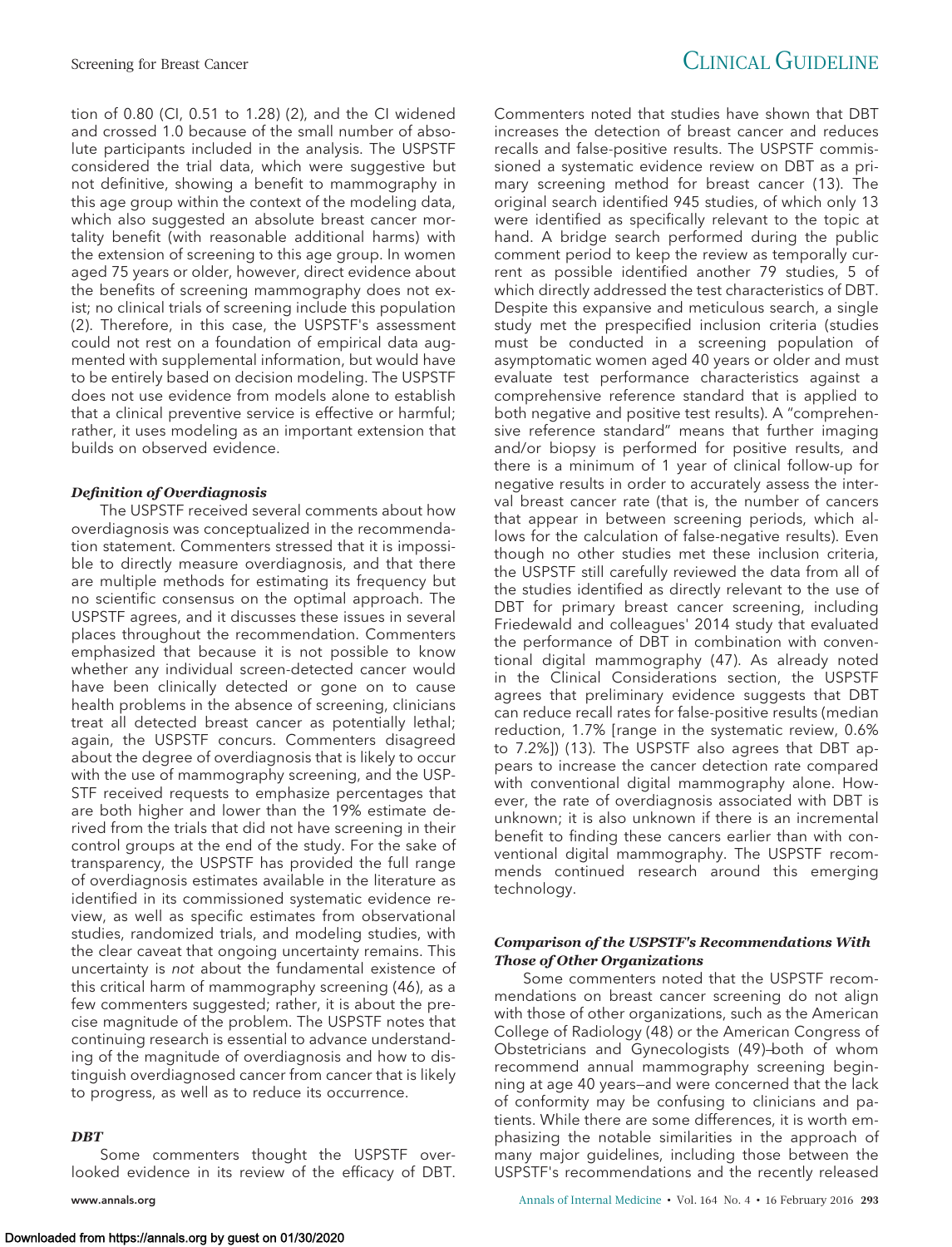recommendations from the American Cancer Society (50). The USPSTF stands in agreement with most organizations that mammography screening can reduce deaths due to breast cancer in women in their 40s. Based on the evidence, the USPSTF found that there is a net benefit for women to initiating screening in their 40s, and that the size of the net benefit is smaller than that for older women; it therefore concludes that the decision to begin screening should be an individual one. The American Cancer Society, along with many other groups, including the American College of Physicians (51), the American Academy of Family Physicians (52), the 2013 Well-Woman Task Force assembled by the American Congress of Obstetricians and Gynecologists (53, 54), and the Canadian Task Force on Preventive Health Care (55), also recommends individualized decision making for women in their 40s on whether and when to initiate mammography screening. The USPSTF clarified that the risk for breast cancer increases with age (so a 48-year-old woman's potential to benefit may be more similar to a 50- rather than a 40-year-old woman), and that women may wish to factor this information into their decision making as they consider whether and when to initiate screening in their 40s. Notably, the USPSTF is in agreement with all other major professional organizations about the importance of regular mammography screening for women aged 50 to 74 years. The USPSTF found that most of the benefit of mammography screening is realized with biennial screening. The newly released recommendations from the American Cancer Society also support biennial screening, at intervals of 1 to 2 years in women in their 50s, 60s, and 70s (50). National breast cancer screening programs in the United Kingdom, the Netherlands, Switzerland, Poland, Norway, Luxembourg, Germany, Finland, Denmark, and Belgium offer mammography screening every 2 to 3 years for women aged 50 up to 74 years (56). Many European countries adhere to recommendations from the International Agency for Research on Cancer, which recently updated its guidelines to promote screening starting at age 50 years (57).

### *Insurance Coverage and Access to Mammography*

Some commenters expressed concern that a "C" recommendation from the USPSTF might create a financial barrier for some women in their 40s who wish to undergo mammography screening after making an informed decision. These commenters asked the USPSTF to change its recommendation to a "B" to guarantee insurance coverage for these women. The Affordable Care Act mandates that persons with private health plans receive coverage without copayment or coinsurance for preventive services that have a USPSTF "A" or "B" recommendation (58).

Recommendations from the USPSTF are based on its interpretation of the science regarding the potential benefits and harms of a preventive service; a "C" recommendation means that the USPSTF has concluded that there is at least moderate certainty of a small net benefit to the service, whereas a "B" recommendation

**294** Annals of Internal Medicine • Vol. 164 No. 4 • 16 February 2016 www.annals.org

means that there is either high certainty that the net benefit is moderate or moderate certainty that the net benefit is moderate to substantial. The USPSTF found in 2009 and again in 2016 that there is moderate certainty of a small net benefit to starting breast cancer screening before age 50 years because of the balance of benefit and harms outlined in this recommendation statement. The USPSTF could not give a "B" recommendation for screening in women aged 40 to 49 years because the science does not support moderate or high certainty of moderate or substantial net benefit in this age group. The role of the USPSTF is to assess the scientific evidence for preventive services; it is not within its mandate to reinterpret the science and inflate the net benefit of mammography screening solely to ensure insurance coverage of the service for women with private insurance plans (59). The USPSTF recommends that women in their 40s who understand the potential harms of mammography screening but place a higher value on the potential benefit have the option to begin screening. The USPSTF appreciates that, in the absence of full or partial insurance coverage, fewer women may make that choice, but those determinations are made by payers and legislators. Private and public payers have the option of providing coverage (as most do), and legislators have the option of requiring coverage (as they have done in the past and again in the 2016 Consolidated Appropriations Act) (60).

Some commenters highlighted the importance of coverage without additional payment for women with Medicare or Medicaid. Coverage in these plans does not reflect USPSTF recommendations and is decided separately by the Centers for Medicare & Medicaid Services (for Medicare) and by individual states (for Medicaid).

Commenters also expressed concern that mammography is currently underutilized in the United States in some settings (for example, rates of recent use among women aged 50 to 74 years do not meet the Healthy People 2020 target [61]) and that any recommendation other than annual mammography screening beginning at age 40 years might "drive complacency" among women and cause them to delay needed attention to their health. The most recent trend data from the National Committee for Quality Assurance suggest that mammography screening rates have increased among women in all insurance categories since the USPSTF's 2009 recommendation (62). As with most effective medical interventions, there is the potential for underuse, appropriate use, and overuse of screening mammography in the general population. The USPSTF agrees that effective patient, provider, and systemslevel interventions should be employed to increase the appropriate use of screening mammography among women who are most likely to benefit from it, and it feels strongly that women need accurate information about potential benefits and harms so they can make the best decision for themselves.

**Disclaimer:** Recommendations made by the USPSTF are independent of the U.S. government. They should not be con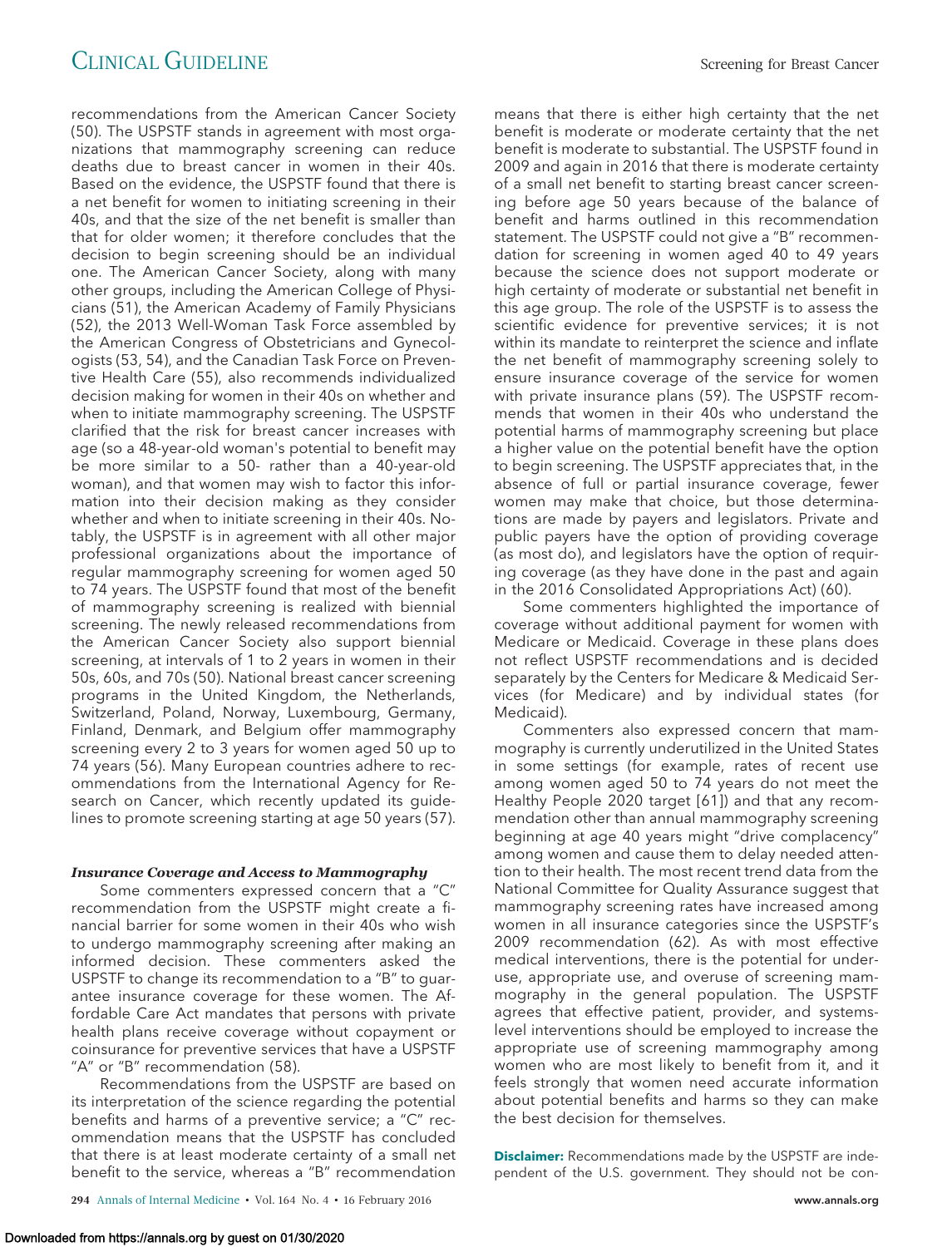strued as an official position of the Agency for Healthcare Research and Quality or the U.S. Department of Health and Human Services.

**Financial Support:** The USPSTF is an independent, voluntary body. The U.S. Congress mandates that the Agency for Healthcare Research and Quality support the operations of the USPSTF.

**Disclosures:** Dr. Phillips disclosed that he has received past grants and contracts from NCI and CDC for research on patterns of use of screening tests for breast and other cancers in primary care. Dr. owens discloses that he has received travel reimbursement from the USPSTF. Authors followed the policy regarding conflicts of interest described at www.uspreventive servicestaskforce.org/Page/Name/methods-and-processes. Forms can be viewed at www.acponline.org/authors/icmje/ ConflictOfInterestForms.do?msNum=M15-2886.

### **References**

1. SEER Stat Factsheets: Breast Cancer. Bethesda, MD: National Cancer Institute; 2015. Accessed at http://seer.cancer.gov/statfacts/html /breast.html on 13 April 2015.

2. Nelson HD, Cantor A, Humphrey L, Fu R, Pappas M, Daeges M, et al. Screening for Breast Cancer: A Systematic Review to Update the 2009 U.S. Preventive Services Task Force Recommendation. Evidence Synthesis No. 124. AHRQ Publication No. 14-05201-EF-1. Rockville, MD: Agency for Healthcare Research and Quality; 2015.

3. Nelson HD, Fu R, Cantor A, Pappas M, Daeges M, Humphrey L. Effectiveness of breast cancer screening: systematic review and meta-analysis to update the 2009 U.S. Preventive Services Task Force recommendation. Ann Intern Med. 2016. [Epub ahead of print]. doi: 10.7326/M15-0969

4. Nelson HD, Pappas M, Cantor A, Griffin J, Daeges M, Humphrey L. Harms of breast cancer screening: systematic review to update the 2009 U.S. Preventive Services Task Force recommendation. Ann Intern Med. 2016. [Epub ahead of print]. doi: 10.7326/M15-0970

5. Howlader N, Noone AM, Krapcho M, Garshell J, Miller D, Altekruse SF, et al, eds. SEER Cancer Statistics Review, 1975-2011. Bethesda, MD: National Cancer Institute; 2014. Accessed at http: //seer.cancer.gov/csr/1975\_2011/ on 13 April 2015.

6. Marmot MG, Altman DG, Cameron DA, Dewar JA, Thompson SG, Wilcox M. The benefits and harms of breast cancer screening: an independent review. Br J Cancer. 2013;108:2205-40. [PMID: 23744281] doi:10.1038/bjc.2013.177

7. Mandelblatt J, Cronin K, de Koning H, Miglioretti DL, Schechter C, Stout N. Collaborative Modeling of U.S. Breast Cancer Screening Strategies. AHRQ Publication No. 14-05201-EF-4. Rockville, MD: Agency for Healthcare Research and Quality; 2015.

8. Mandelblatt JS, Stout NK, Schechter CB, van den Broek JJ, Miglioretti DL, Krapcho M, et al. Collaborative modeling of the benefits and harms associated with different U.S. breast cancer screening strategies. Ann Intern Med. 2016. [Epub ahead of print]. doi: 10.7326/M15-1536

9. Nelson HD, O'Meara ES, Kerlikowske K, Balch S, Miglioretti D. Factors associated with rates of false-positive and false-negative results from digital mammography screening: an analysis of registry data. Ann Intern Med. 2016. [Epub ahead of print]. doi: 10.7326 /M15-0971

10. Nelson HD, Smith ME, Griffin JC, Fu R. Use of medications to reduce risk for primary breast cancer: a systematic review for the U.S. Preventive Services Task Force. Ann Intern Med. 2013;158:604-14. [PMID: 23588749] doi:10.7326/0003-4819-158-8-201304160-00005 11. U.S. Preventive Services Task Force. Screening for breast cancer: U.S. Preventive Services Task Force recommendation statement. Ann

Intern Med. 2009;151:716-26. [PMID: 19920272] doi:10.7326/0003 -4819-151-10-200911170-00008

12. Lansdorp-Vogelaar I, Gulati R, Mariotto AB, Schechter CB, de Carvalho TM, Knudsen AB, et al. Personalizing age of cancer screening cessation based on comorbid conditions: model estimates of harms and benefits. Ann Intern Med. 2014;161:104-12. [PMID: 25023249] doi:10.7326/M13-2867

13. Melnikow J, Fenton JJ, Miglioretti D, Whitlock EP, Weyrich MS. Screening for Breast Cancer With Digital Breast Tomosynthesis. Evidence Synthesis No. 125. AHRQ Publication No. 14-05201-EF-2. Rockville, MD: Agency for Healthcare Research and Quality; 2015.

14. Sprague BL, Gangnon RE, Burt V, Trentham-Dietz A, Hampton JM, Wellman RD, et al. Prevalence of mammographically dense breasts in the United States. J Natl Cancer Inst. 2014;106. [PMID: 25217577] doi:10.1093/jnci/dju255

15. Gierach GL, Ichikawa L, Kerlikowske K, Brinton LA, Farhat GN, Vacek PM, et al. Relationship between mammographic density and breast cancer death in the Breast Cancer Surveillance Consortium. J Natl Cancer Inst. 2012;104:1218-27. [PMID: 22911616] doi:10 .1093/jnci/djs327

16. Carney PA, Miglioretti DL, Yankaskas BC, Kerlikowske K, Rosenberg R, Rutter CM, et al. Individual and combined effects of age, breast density, and hormone replacement therapy use on the accuracy of screening mammography. Ann Intern Med. 2003;138:168- 75. [PMID: 12558355]

17. Melnikow J, Fenton JJ, Whitlock EP, Miglioretti DL, Weyrich MS, Thompson JH, et al. Supplemental Screening for Breast Cancer in Women With Dense Breasts: A Systematic Review for the U.S. Preventive Service Task Force. Evidence Synthesis No. 126. AHRQ Publication No. 14-05201-EF-3. Rockville, MD: Agency for Healthcare Research and Quality; 2015.

18. Melnikow J, Fenton JJ, Whitlock EP, Miglioretti DL, Weyrich MS, Thompson JH, et al. Supplemental screening for breast cancer in women with dense breasts: a systematic review for the U.S. Preventive Services Task Force. Ann Intern Med. 2016. [Epub ahead of print]. doi: 10.7326/M15-1789

19. Kerlikowske K, Zhu W, Hubbard RA, Geller B, Dittus K, Braithwaite D, et al; Breast Cancer Surveillance Consortium. Outcomes of screening mammography by frequency, breast density, and postmenopausal hormone therapy. JAMA Intern Med. 2013;173:807-16. [PMID: 23552817] doi:10.1001/jamainternmed.2013.307

20. Siegel R, Ma J, Zou Z, Jemal A. Cancer statistics, 2014. CA Cancer J Clin. 2014;64:9-29. [PMID: 24399786] doi:10.3322/caac.21208 21. Esserman LJ, Thompson IM Jr, Reid B. Overdiagnosis and overtreatment in cancer: an opportunity for improvement. JAMA. 2013; 310:797-8. [PMID: 23896967]

22. Wickerham DL, Julian TB. Ductal carcinoma in situ: a rose by any other name [Editorial]. J Natl Cancer Inst. 2013;105:1521-2. [PMID: 24068770] doi:10.1093/jnci/djt268

23. Baxter NN, Virnig BA, Durham SB, Tuttle TM. Trends in the treatment of ductal carcinoma in situ of the breast. J Natl Cancer Inst. 2004;96:443-8. [PMID: 15026469]

24. Narod SA, Iqbal J, Giannakeas V, Sopik V, Sun P. Breast cancer mortality after a diagnosis of ductal carcinoma in situ. JAMA Oncol. 2015;1:888-96. [PMID: 26291673] doi:10.1001/jamaoncol.2015 .2510

25. Miglioretti DL, Lange J, van Ravesteyn N, van den Broek JJ, Lee CI, Melnikow J, et al. Radiation-Induced Breast Cancer and Breast Cancer Death From Mammography Screening [Abstract]. AHRQ Publication No. 14-05201-EF-5. Rockville, MD: Agency for Healthcare Research and Quality; 2015.

26. Miglioretti DL, Lange J, van den Broek JJ, Lee CI, van Ravesteyn NT, Ritley D, et al. Radiation-induced breast cancer incidence and mortality from digital mammography screening. A modeling study. Ann Intern Med. 2016. [Epub ahead of print]. doi: 10.7326/M15 -1241

27. Welch HG, Gorski DH, Albertsen PC. Trends in metastatic breast and prostate cancer—lessons in cancer dynamics. N Engl J Med. 2015;373:1685-7. [PMID: 26510017] doi:10.1056/NEJMp1510443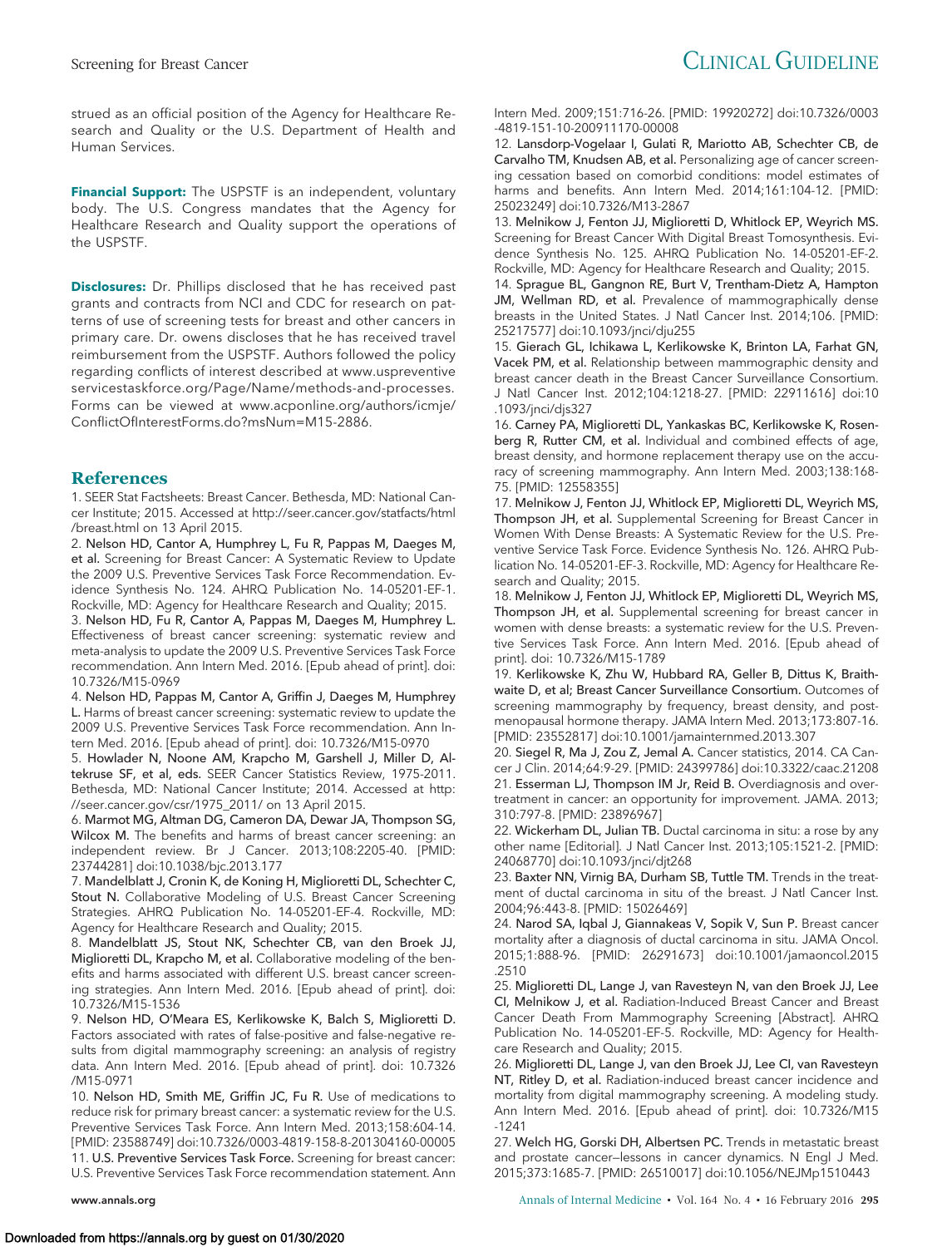28. DeSantis CE, Fedewa SA, Goding Sauer A, Kramer JL, Smith RA, Jemal A. Breast cancer statistics, 2015: Convergence of incidence rates between black and white women. CA Cancer J Clin. 2015. [PMID: 26513636] doi:10.3322/caac.21320

29. Bauer KR, Brown M, Cress RD, Parise CA, Caggiano V. Descriptive analysis of estrogen receptor (ER)-negative, progesterone receptor (PR) negative, and HER2-negative invasive breast cancer, the so-called triplenegative phenotype: a population-based study from the California cancer Registry. Cancer. 2007;109:1721-8. [PMID: 17387718]

30. Carey LA, Perou CM, Livasy CA, Dressler LG, Cowan D, Conway K, et al. Race, breast cancer subtypes, and survival in the Carolina Breast Cancer Study. JAMA. 2006;295:2492-502. [PMID: 16757721] 31. Brawley OW. Is race really a negative prognostic factor for cancer? [Editorial]. J Natl Cancer Inst. 2009;101:970-1. [PMID: 19567421] doi:10.1093/jnci/djp185

32. Griggs JJ, Culakova E, Sorbero ME, Poniewierski MS, Wolff DA, Crawford J, et al. Social and racial differences in selection of breast cancer adjuvant chemotherapy regimens. J Clin Oncol. 2007;25: 2522-7. [PMID: 17577029]

33. Roetzheim RG, Pal N, Tennant C, Voti L, Ayanian JZ, Schwabe A, et al. Effects of health insurance and race on early detection of cancer. J Natl Cancer Inst. 1999;91:1409-15. [PMID: 10451447]

34. Souza FH, Wendland EM, Rosa MI, Polanczyk CA. Is full-field digital mammography more accurate than screen-film mammography in overall population screening? A systematic review and metaanalysis. Breast. 2013;22:217-24. [PMID: 23489759] doi:10.1016/j .breast.2013.02.013

35. Humphrey LL, Helfand M, Chan BK, Woolf SH. Breast cancer screening: a summary of the evidence for the U.S. Preventive Services Task Force. Ann Intern Med. 2002;137:347-60. [PMID: 12204020]

36. Gøtzsche PC, Jørgensen KJ. Screening for breast cancer with mammography. Cochrane Database Syst Rev. 2013;6:CD001877. [PMID: 23737396] doi:10.1002/14651858.CD001877.pub5

37. Skaane P, Bandos AI, Gullien R, Eben EB, Ekseth U, Haakenaasen U, et al. Comparison of digital mammography alone and digital mammography plus tomosynthesis in a population-based screening program. Radiology. 2013;267:47-56. [PMID: 23297332] doi:10 .1148/radiol.12121373

38. Rose SL, Tidwell AL, Bujnoch LJ, Kushwaha AC, Nordmann AS, Sexton R Jr. Implementation of breast tomosynthesis in a routine screening practice: an observational study. AJR Am J Roentgenol. 2013;200:1401-8. [PMID: 23701081] doi:10.2214/AJR.12.9672

39. Hubbard RA, Kerlikowske K, Flowers CI, Yankaskas BC, Zhu W, Miglioretti DL. Cumulative probability of false-positive recall or biopsy recommendation after 10 years of screening mammography: a cohort study. Ann Intern Med. 2011;155:481-92. [PMID: 22007042] doi:10.7326/0003-4819-155-8-201110180-00004

40. Carter JL, Coletti RJ, Harris RP. Quantifying and monitoring overdiagnosis in cancer screening: a systematic review of methods. BMJ. 2015;350:g7773. [PMID: 25569206] doi:10.1136/bmj.g7773

41. Pisano ED, Gatsonis C, Hendrick E, Yaffe M, Baum JK, Acharyya S, et al; Digital Mammographic Imaging Screening Trial (DMIST) Investigators Group. Diagnostic performance of digital versus film mammography for breast-cancer screening. N Engl J Med. 2005; 353:1773-83. [PMID: 16169887]

42. Skaane P, Bandos AI, Eben EB, Jebsen IN, Krager M, Haakenaasen U, et al. Two-view digital breast tomosynthesis screening with synthetically reconstructed projection images: comparison with digital breast tomosynthesis with full-field digital mammographic images. Radiology. 2014;271:655-63. [PMID: 24484063] doi:10.1148 /radiol.13131391

43. Berg WA, Zhang Z, Lehrer D, Jong RA, Pisano ED, Barr RG, et al; ACRIN 6666 Investigators. Detection of breast cancer with addition of annual screening ultrasound or a single screening MRI to mammography in women with elevated breast cancer risk. JAMA. 2012; 307:1394-404. [PMID: 22474203] doi:10.1001/jama.2012.388

44. Coldman A, Phillips N, Wilson C, Decker K, Chiarelli AM, Brisson J, et al. Pan-Canadian study of mammography screening and mortality from breast cancer. J Natl Cancer Inst. 2014;106. [PMID: 25274578] doi:10.1093/jnci/dju261

45. Hellquist BN, Duffy SW, Abdsaleh S, Björneld L, Bordás P, Tabár L, et al. Effectiveness of population-based service screening with mammography for women ages 40 to 49 years: evaluation of the Swedish Mammography Screening in Young Women (SCRY) cohort. Cancer. 2011;117:714-22. [PMID: 20882563] doi:10.1002/cncr.25650

46. Barratt A. Overdiagnosis in mammography screening: a 45 year journey from shadowy idea to acknowledged reality. BMJ. 2015;350: h867. [PMID: 25736426] doi:10.1136/bmj.h867

47. Friedewald SM, Rafferty EA, Rose SL, Durand MA, Plecha DM, Greenberg JS, et al. Breast cancer screening using tomosynthesis in combination with digital mammography. JAMA. 2014;311:2499- 507. [PMID: 25058084] doi:10.1001/jama.2014.6095

48. Lee CH, Dershaw DD, Kopans D, Evans P, Monsees B, Monticciolo D, et al. Breast cancer screening with imaging: recommendations from the Society of Breast Imaging and the ACR on the use of mammography, breast MRI, breast ultrasound, and other technologies for the detection of clinically occult breast cancer. J Am Coll Radiol. 2010;7:18-27. [PMID: 20129267] doi:10.1016/j.jacr.2009.09.022 49. American College of Obstetricians-Gynecologists. Practice bulletin no. 122: Breast cancer screening. Obstet Gynecol. 2011;118: 372-82. [PMID: 21775869] doi:10.1097/AOG.0b013e31822c98e5

50. Oeffinger KC, Fontham ET, Etzioni R, Herzig A, Michaelson JS, Shih YC, et al; American Cancer Society. Breast cancer screening for women at average risk: 2015 guideline update from the American Cancer Society. JAMA. 2015;314:1599-614. [PMID: 26501536] doi: 10.1001/jama.2015.12783

51. Qaseem A, Snow V, Sherif K, Aronson M, Weiss KB, Owens DK; Clinical Efficacy Assessment Subcommittee of the American College of Physicians. Screening mammography for women 40 to 49 years of age: a clinical practice guideline from the American College of Physicians. Ann Intern Med. 2007;146:511-5. [PMID: 17404353]

52. American Academy of Family Physicians. Clinical Preventive Service Recommendation: Breast Cancer. Leawood, KS: American Academy of Family Physicians; 2016. Accessed at www.aafp.org /patient-care/clinical-recommendations/all/breast-cancer.html on 25 November 2015.

53. American Congress of Obstetricians and Gynecologists. Well-Woman Recommendations. Washington, DC: American Congress of Obstetricians and Gynecologists; 2015. Accessed at www.acog.org /About-ACOG/ACOG-Departments/Annual-Womens-Health-Care /Well-Woman-Recommendations on 25 November 2015.

54. Conray JA, Brown H. Well-Woman Task Force: components of the well-woman visit—executive summary. Obstet Gynecol. 2015; 126(4):697-701.

55. Tonelli M, Connor Gorber S, Joffres M, Dickinson J, Singh H, Lewin G, et al; Canadian Task Force on Preventive Health Care. Recommendations on screening for breast cancer in average-risk women aged 40-74 years. CMAJ. 2011;183:1991-2001. [PMID: 22106103] doi:10.1503/cmaj.110334

56. Giordano L, von Karsa L, Tomatis M, Majek O, de Wolf C, Lancucki L, et al; Eunice Working Group. Mammographic screening programmes in Europe: organization, coverage and participation. J Med Screen. 2012;19 Suppl 1:72-82. [PMID: 22972813]

57. Lauby-Secretan B, Scoccianti C, Loomis D, Benbrahim-Tallaa L, Bouvard V, Bianchini F, et al. Breast-cancer screening—viewpoint of the IARC Working Group. New Engl J Med. 2015;372:2353-8.

58. Patient Protection and Affordable Care Act. 42 U.S.C. § 2713 (2010). 59. Siu AL, Bibbins-Domingo K, Grossman DC. Evidence-based clinical prevention in the era of the Patient Protection and Affordable Care Act: the role of the US Preventive Services Task Force. JAMA. 2015;314:2021-2. [PMID: 26421503] doi:10.1001/jama.2015.13154 60. Consolidated Appropriations Act. 42 U.S.C. § 9(h)(v)(229) (2015). 61. Sabatino SA, White MC, Thompson TD, Klabunde CN. Cancer screening test use—United States, 2013. MMWR Morb Mortal Wkly Rep. 2015;64:464-8. [PMID: 25950253]

62. National Committee for Quality Assurance. State of Health Care Quality: Breast Cancer Screening. 2015. Accessed at http://www.ncqa.org/ReportCards/HealthPlans/StateofHealth CareQuality/2015TableofContents/BreastCancer.aspx on 21 December 2015.

**296** Annals of Internal Medicine • Vol. 164 No. 4 • 16 February 2016 www.annals.org